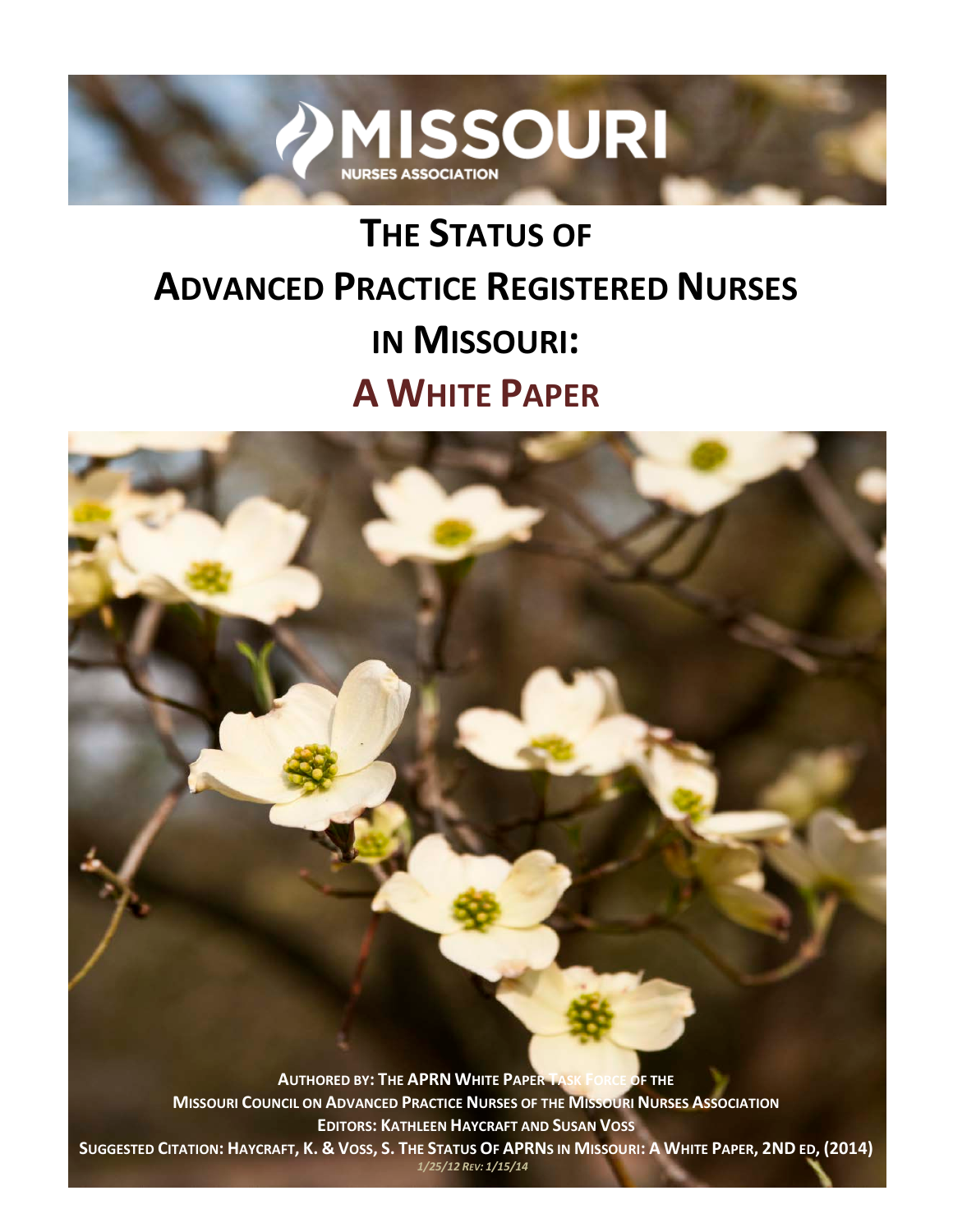# **THE WHITE PAPER:**

# **A TEMPLATE FOR CHANGE IN THE STATE OF MISSOURI**

Missouri APRNs advocate for change to improve patient access to APRN care as a solution to healthcare shortages in underserved urban and rural Missouri and to reduce the rapidly escalating costs of healthcare.

Vision: Create a statutory and regulatory environment in Missouri that allows Missouri citizens to have unrestricted access to the safe, high quality, and cost effective healthcare provided by advanced practice registered nurses (APRNs) through revision of Missouri statutes.

# **APRN ORIGINAL AND 2ND ED WHITE PAPER TASK FORCE MEMBERS AND AUTHORS**

**EDITORS: HAYCRAFT & VOSS**

Valerie Bader, MN, CNM Shanna DeWater, DNP, APRN, FNP-BC Sharon Giboney, MSN, RNC, WHNP-BC, RNC, OB- BC Carol Greening, MSN, APRN, PHMCNS-BC Kathleen Haycraft, DNP, APRN, FNP/PNP/DCNP-BC Susan Hinck, PhD, RN, GCNS-BC Kyna Iman, Government Affairs Consultant Susan Kimble, DNP, APRN, ANP-BC Jill Kliethermes, MSN, APRN, FNP-BC, CEO MONA

William "Dave" LaFevers, DNP, APRN, FNP-BC Lila Pennington, DNP, APRN, FNP/GNP-BC Sallie Poepsel, PHD, MS, CRNA Melissa "Joy" Roberts, APRN, JD, FNP-BC Susan Voss, DNP, APRN, FNP-BC Patti Waddell RN, DNP Candidate, CS, FNP-BC Thad Wilson, PHD, APRN, FNP-BC, FAAN BJ Whiffen, DNP, APRN, FNP-BC, ACNP Nancy Zaner, MSN, MBA, APRN, FNP-BC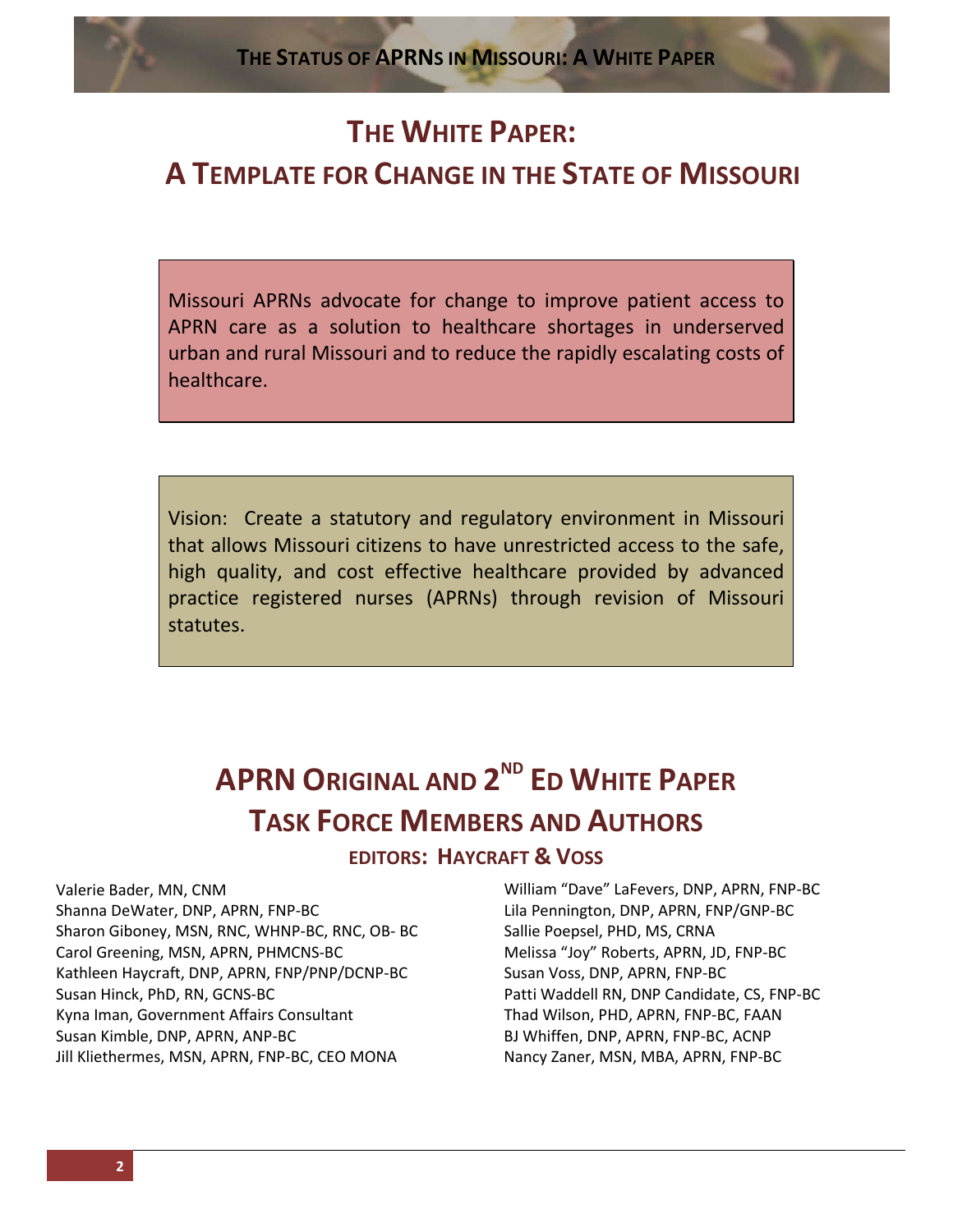### **THE FIRST EDITION ENDORSED BY:**

Missouri Nurses Association American Nurses Association Missouri Council on Advanced Practice Northeast Missouri Council on Advanced Practice Advanced Practice Nurses of the Ozarks AARP Missouri Kansas City Surgical Assisting, Inc. Fordland Clinic, Inc. Missouri Chapter – American Psychiatric Nurses Association St. Louis Association of Pediatric Nurse Practitioners University of Missouri Sinclair School of Nursing Faculty Missouri Organization for Associate Degree Nursing Graceland University School of Nursing Advance Practice Nurses of Northwest Missouri

Alelia Gay, CNA Alice Davis, APRN, FNP-BC Andrew B. Greening Angie Brosfield, RN, MSN Azam Chizari, NP Barbara Garwood, BA Barbara Voshall, RN, DNP Beverly Hoover, BSN, MSN Beverly South Brenda Abercrombie, C-FNP, CNM, MSN Brenda Higgins, EdD Brenda Seidel, RN, MSN, NP-C Camilla Stanley, RN, MSN, CNS Carl Smith Carol Hughes, RN-BSN Catherine M. Ashbaugh Christine Conner, RN Cindy Waits, MSN, RN Claudia Anderson, ACNP-BC Crystal Webb, FNP Cynthia K. Easter, MS, RN, BC AP/MHCNS Dawn McPheeters, WHNP-BC Delores A. Vandergrift, FNP-C Desma Reno, MSN, APRN, GCNS-BC Diane Waddell, NP Doug Downs, FNP-BC Dr. Eric Reavis Erica Wilson, RN, BSN J. Keith Hampton, MSN, ACNS-BC Jan Rice, PhD, RN Janean Johnson, MSN, RN Jean A. Smith, RN, MSN, FNP-BC

Jeri Sindt, MSN, RN Jill Reavis Aleman, LAC Jon A. Gulick Judith Ballard, RN, FNP-C Judith Fitzgerald Miller, PhD, RN, FAAN Judith Heitman, RN, MSN Julia Foster, RNNP-C Julie Rolstad, MSN, RN, ANP-BC Julie Tulla Kathleen Mammen, FNP-BC Kathy Bosaw Kay Carpenter, RN, MSN, APRN Kimberly Bronson, NP-C Kortni Snook, RN, MSN, FNP-C LaDale Grant, RN Laney Reavis Lee Rodriguez, FNP Linda Frey, FNP-BC Linda Howell Lisa New, RN, BC, FNP-C Lisa Vail, RN, DNP, NEA-BC Lynda Banwart, CNS-BC, NP-C Margaret Dicus, FNP-BC, PNP-BC Marvin Tulla Mary Campigotto, FNP-BC Mary Clare Dugan, FNP-BC Megan Fugate, CNA Meghan Macy, FNP-C Melissa Hitchcock, FNP-C Melissa Johnston, FNP-C Melissa Rhodes, MSN Michael A. Campigotto

General Health, Inc. UMKC School of Nursing AWL Family Health Clinic Heartland Advanced Practice Nurses Network Maryville University Missouri Valley College Missouri Family Health Council Northside Health Clinic, LLC The Care Clinic Missouri Health Advocacy Alliance Wellness Concepts Clinic LLC University of Missouri – St. Louis, College of Nursing Missouri Association of Local Public Health Agencies

> Michelle Hornack Miranda Lyle Miranda Thurman, APRN, FNP-BC Nicole N. Ivey, RN, ANP BC-C Patricia Muxlow, RN, BSN, MHA Paul Austin, MD Peggy A Van Dyke, DNP, FNP-BC Peggy Gordin, MS, RN, NEA-BC, FAAN Phyllis Gabbart, APRN-BC Quentin Caswell Ramona Brandon, RN, MSN, FNP-C Rebekah Bogan, RN-BSN Renita Randall, FNP-C Richard Watters, Attorney Richelle Winton, APRN-C Robert Marsh, ARNP, FNP/GNP Samantha Brown, FNP Sarah Knorr, FNP Shelly Keener, RN, FNP-C Shirley J. Farrah, PhD, RN, BC Stephen Aleman Susan H. Fetsch, RN, PhD Susan K. Vogelsmeier, DNP, FNP-BC Susan Myers, CNM Susan L. Zickler, FNP-BC Teresa Tucker, APRN-BC, WHNP Terry J. McGranahan Gribble, RN, FNP-BC Teyoni Tuck, BSN Tracy Sutton Velisha Brockert Wilai Rojjanasrirat, PhD, RNC

> > *Endorsements as of 5/21/2012*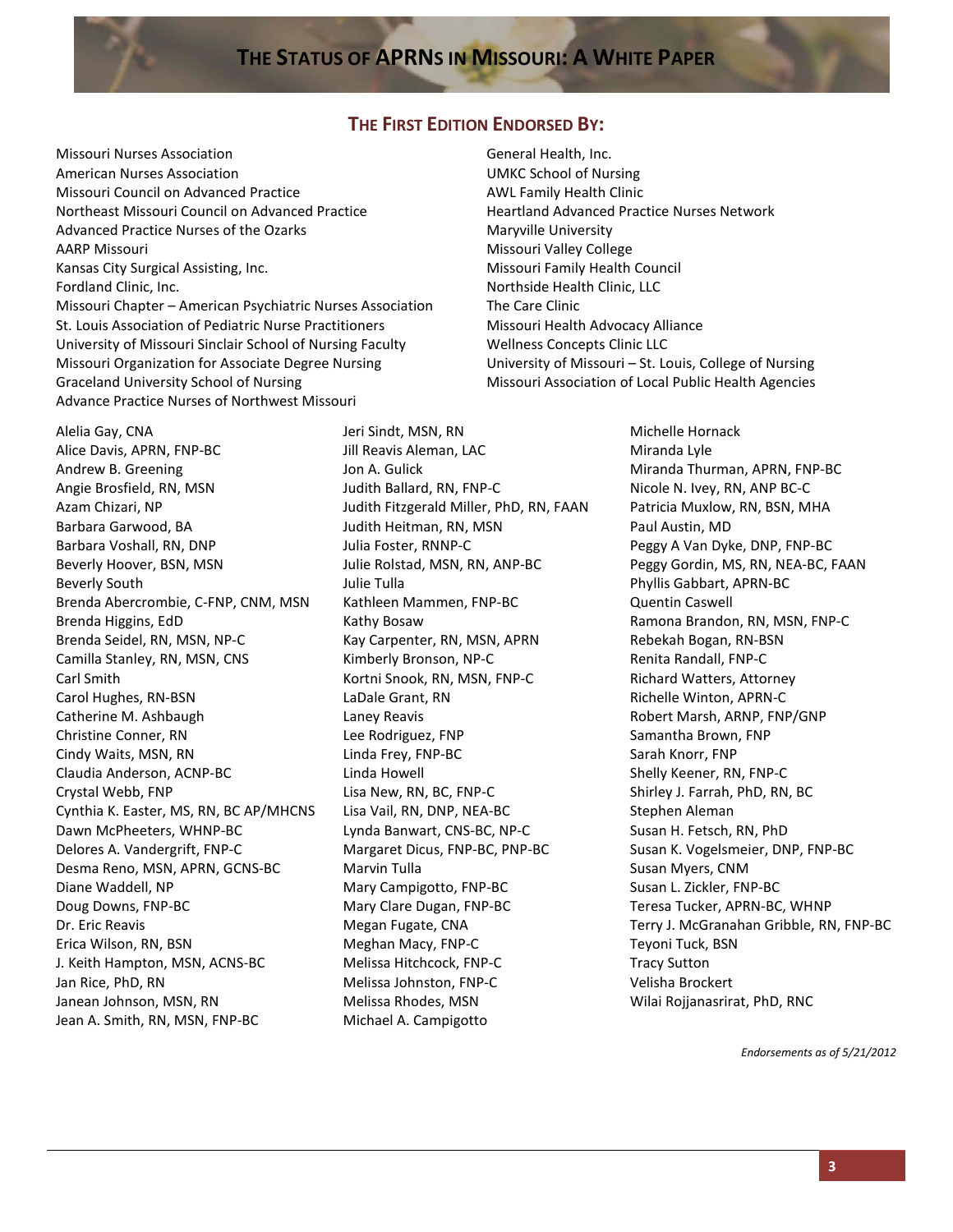## **TABLE OF CONTENTS**

| Page | <b>CONTENT</b>                                   |
|------|--------------------------------------------------|
| 5    | <b>Executive Summary</b>                         |
|      | Missouri: The State of Healthcare                |
| 9    | Who are APRNs?                                   |
| 10   | <b>APRNs and Healthcare Costs</b>                |
| 11   | Barriers to Preventing Full Utilization of APRNs |
| 13   | <b>Nurse Practitioners</b>                       |
| 17   | <b>Clinical Nurse Specialists</b>                |
| 20   | <b>Certified Nurse Midwives</b>                  |
| 21   | Certified Registered Nurse Anesthetists          |
| 22   | Closure                                          |
| 23   | References                                       |

# **CONTACTS**

| Kathleen Haycraft:       | 308 Huckleberry, Hannibal, MO 63401<br>kathleenhaycraft@yahoo.com<br>573-795-2808                                  |
|--------------------------|--------------------------------------------------------------------------------------------------------------------|
| <b>Jill Kliethermes:</b> | Missouri Nurses Association, P.O. Box 105228, Jefferson City, MO 65110<br>jill@missourinurses.org<br>573-636-4623  |
| Lila Pennington:         | S417 Sinclair School of Nursing, Univ. of Missouri, Columbia, MO 65211<br>penningtonl@missouri.edu<br>573-884-7311 |
| <b>Susan Voss:</b>       | 206 Hummingbird Lane, Hannibal, MO 63401<br>svoss@warpdriveonline.com<br>573-221-0548                              |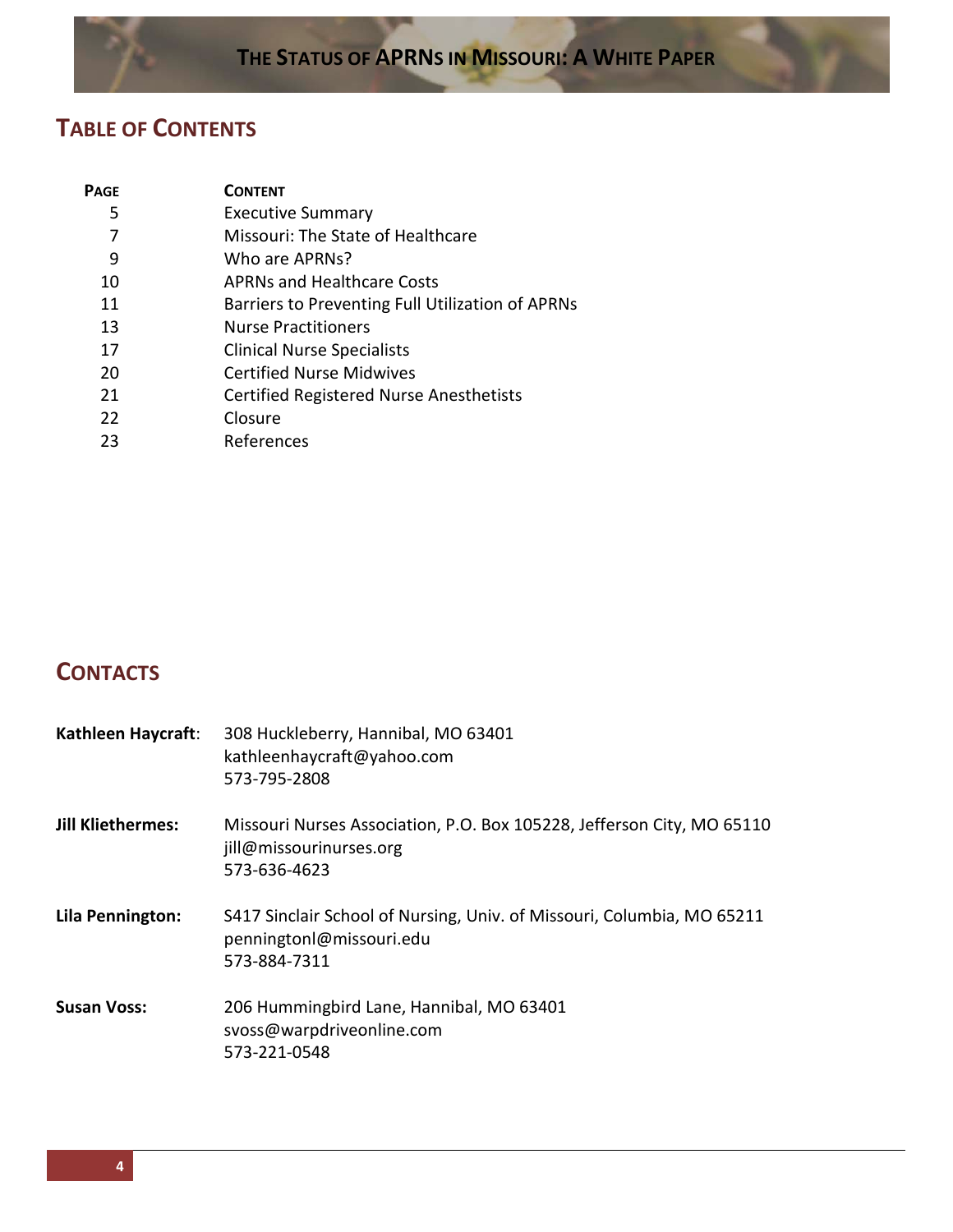### **EXECUTIVE SUMMARY:**

- **Key reports reveal the need for improved access to care, and support removing barriers to Missouri citizens' allowing access to the full scope of all available APRN services.**
- **APRNs are safe practitioners who deliver high quality, cost-effective care with low malpractice and litigation rates.**
- **APRNs have been delivering care in the United States for over half a century.**
- **There is tremendous interstate variability in statutes and regulations governing APRN practice.**
- **Statutory and regulatory change must occur in order for patients in Missouri to access APRN care.**

A shortage of healthcare providers and subsequent decreased access to healthcare services, as well as concerns related to the safety, quality and efficiency of the current healthcare paradigm create a window of opportunity to redefine the healthcare delivery system and remove barriers to access APRN care in Missouri. Healthcare legislation, regulations governing federal healthcare services and numerous reports by public and private agencies provide unequivocal support for barrier free access to APRN services.<sup>1</sup> These reports coupled with the Institute of Medicine (IOM) *Future of Nursing* report point to the need to create change to allow Missouri citizens the opportunity to receive care from APRNs (Institute of Medicine, 2010)

APRNs are competent and qualified healthcare providers who deliver healthcare in a wide variety of settings and roles. APRNs are nurses educated at the graduate level. Studies, including a recent systematic review of APRN outcomes, provide evidence of the cost effectiveness, quality, and safety of healthcare provided by APRNs (AANP, 2010; Newhouse et al., 2011). Additionally APRNS are shown to have high rates of patient satisfaction and lower litigation rates with associated malpractice fees than their physician counterparts (Hooker, Nicholson, & Li, 2009).

APRNs have been in existence for decades (Office of Technology Assessment, 1981). The statutory regulation of APRN practice is determined by state rather than federal legislation (Wilken, 1993). As a result, regulations that govern the scope of practice for APRNs vary dramatically from state to state. This variance, compounded by state regulatory influence on policies, promotes inconsistencies in scope of practice from state to state. On the other hand, physician scope of practice is consistent across the United States. As a result of legislative and administrative rule making, many barriers are implemented which limit access to healthcare.

Regulations surrounding healthcare can serve as barriers that increase the cost and time associated with healthcare delivery (Conover, 2004). Legislators have an important role in developing laws to protect society. Excessive regulations are harmful to society and may restrict free trade and consumer rights. In the sentinel IOM *Future of Nursing* report, legislators are encouraged to examine their statutes and to reduce barriers to APRN practice. In states where there are excessive barriers to practice, the report recommends that the Federal Trade Commission (FTC) engage in the process of identifying and eliminating barriers to care delivered by APRNs (Institute of Medicine, 2010) .

<sup>&</sup>lt;sup>1</sup> The Patient Protection and Affordable Care Act (Library of Congress, 2010);Institute of Medicine (IOM) Future of Nursing Report(Institute of Medicine, 2010); Center to Champion Nursing (CCNA)(Center to Champion Nursing in America, 2014);Macy Report (Cronenwatt & Dzau, 2010); National Council of State Boards of Nursing (NCSBN) APRN Consensus Paper (LACE) (National Council of State Boards of Nursing, 2008); *See also* the administrative rules affecting health services delivered by Federally Qualified Health Centers (FQHC) , Rural Health Centers (RHC), and the Veteran's Administration (VA). The expansion of the APRN role is further advocated by the Bipartisan Policy Institute, National Governor's Association {National Governor's Association, 2012}, American Hospital Association {American Hospital Association Primary Care Workforce Roundtable, 2013}, Institute for Alternative Futures (2013), and the Baker Institute, 2012}.*See also* Key nursing organizations recommend reduction of barriers to APRN practice at the state and federal level (AANP, 2013; ANA, 2013). AARPs Center to Champion Nursing in America (CCNA), developed through a cooperative effort by (AARP) and the Robert Woods Johnson Foundation (RWJ), recommends reduction of barriers of APRN practice to address urgent needs for primary care throughout the United States (CCNA, 2014).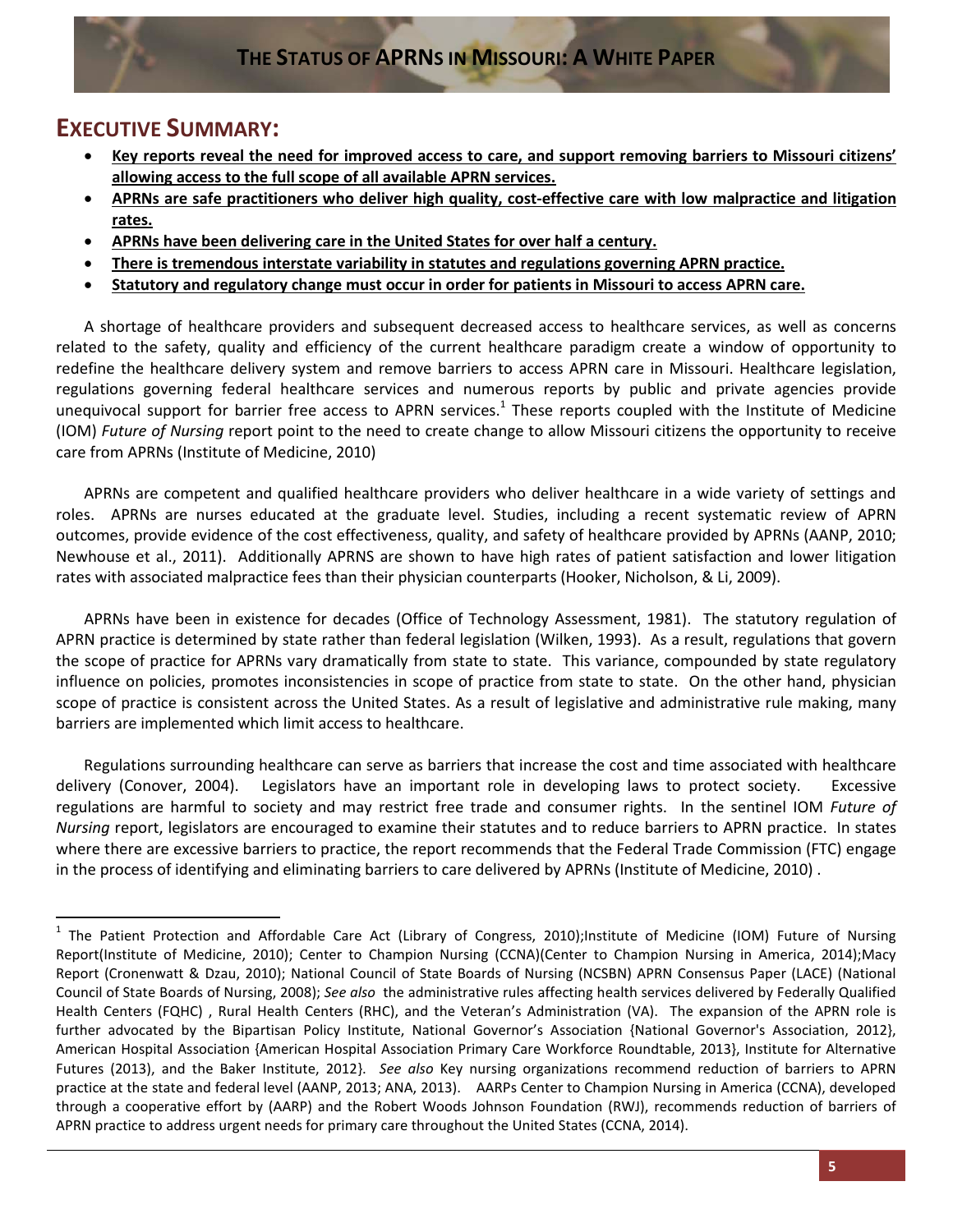While 16 states and the District of Columbia have independent APRN practice, the remaining states require a supervisory or collaborative relationship with APRN activities being selectively delegated by physicians (American Associaiton of Nurse Practitioners, 2011b). The licensure, accreditation, certification, education (LACE) model developed by the task force of the National Council of State Boards of Nursing (NCSBN), recommends autonomous APRN practice regulated solely by the Board of Nursing inclusive of a mandated APRN position (National Council of State Boards of Nursing, 2008)).

Currently, seventeen states have joint rule promulgation with the Board of Medicine and the Board of Nursing (California HealthCare Foundation, 2007). Missouri statute does not mandate joint rulemaking for APRN practice. Rather, the statute states those three regulatory bodies, the Board of Healing Arts, Board of Nursing, and Board of Pharmacy, "may promulgate" rules. In practice, these regulatory bodies frequently promulgate Missouri APRN rules related to scope of practice. States that have effectively achieved barrier free practice did not have joint promulgation of rules. Between January 11, 2011 and December 2012, there were 1795 scope of practice bills introduced in 54 states and territories, of these 349 were adopted and enacted into law (National Conference of State Legislators, 2013).

The development of excessive regulations may occur due to lack of understanding regarding APRN scope of practice and the quality, cost effectiveness, and safety of the care that they deliver. Exploding healthcare costs, coupled with less than optimal healthcare outcomes indicates the need for change in the healthcare system (Organization for Economic Cooperation and Development, 2011). In a bipartisan report key drivers of health care cost were elucidated. One of the drivers was scope of practice hindrance. The report identified that many professionals were not allowed to practice at the full scope of their abilities due to statutory regulation and this factor is a key driver of health care costs (Bipartisan Policy Center, 2013).

#### **Recommendations:**

- Adopt legislation that removes the collaborative practice agreement mandate.
- Designate the Missouri State Board of Nursing as the sole agency responsible for regulation of APRN practice and eliminate the joint rule-making process related to APRN governance.
- Require APRNs to show proof of liability insurance for licensure and renewal of licenses.
- Adopt the nomenclature of the National Council of State Board of Nursing's Consensus Model for APRN Regulation LACE (licensure, accreditation, certification, education), which is endorsed by the Missouri State Board of Nursing in order to promote consistent APRN scope of practice throughout the United States.

#### **When these recommendations are implemented, the benefits to Missouri citizens will be:**

- Increased number of available healthcare providers, which will expand services in rural and underserved areas.
- APRN patients will have access to healthcare, medications and other therapies to meet patient needs.
- APRNs education emphasizes wellness, health promotion and disease prevention, making APRN access critical in healthcare models that promote wellness behaviors.
- Healthcare teams will continue to collaborate in an egalitarian fashion to promote excellent patient care.
- Increased potential to reduce healthcare costs through fully utilized APRNs through realization of their associated reduced education costs, liability costs, and salary costs.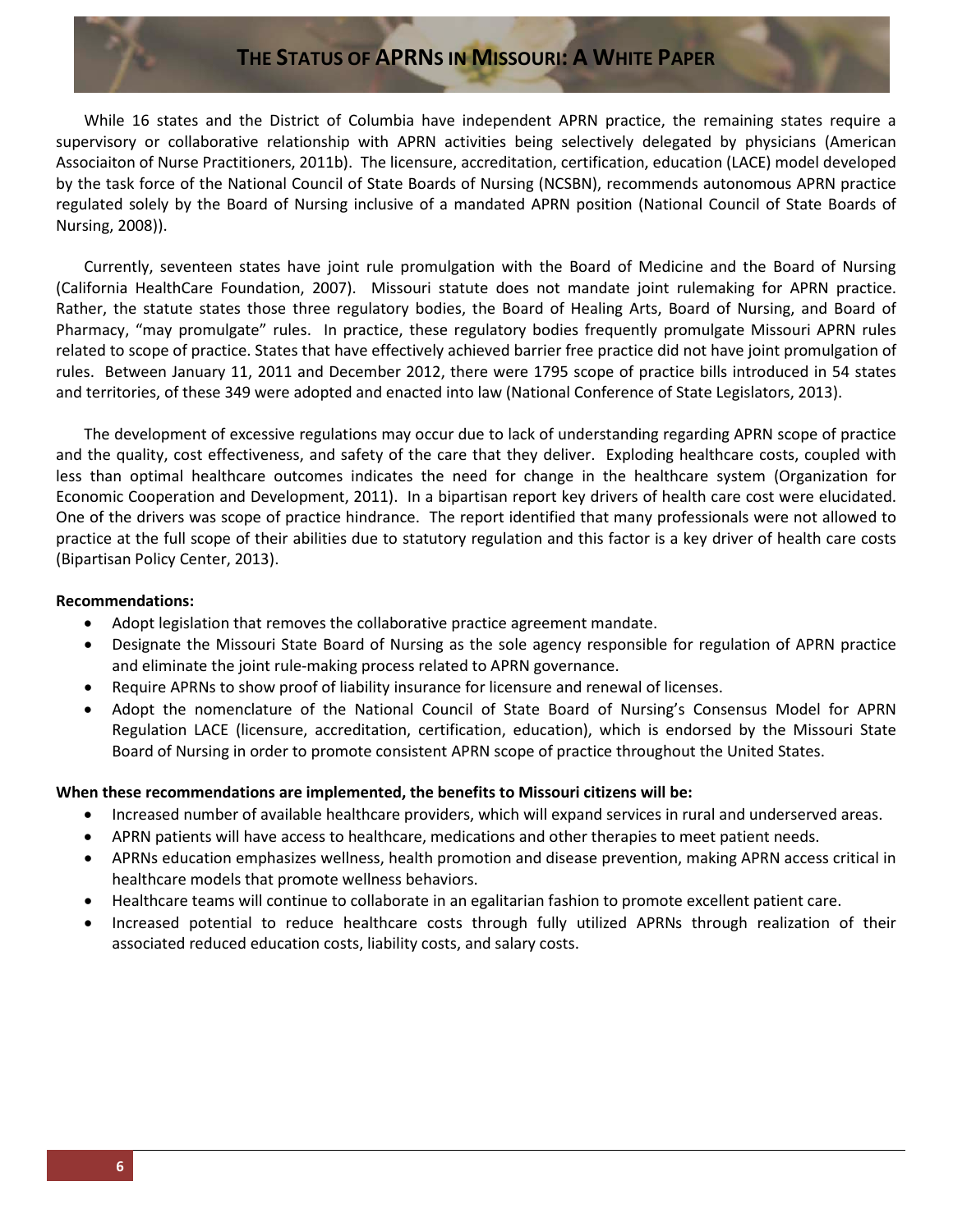### **MISSOURI: THE STATE OF HEALTHCARE**

- **Missouri rates poorly on most healthcare measures when contrasted to other states.**
- **Much of Missouri is rural, with many healthcare provider shortage and medically underserved areas.**
- **Many Missouri citizens are uninsured or underinsured.**

In June 2010, the Missouri Department of Health and Senior Services (DHSS) published *The State of Missourians' Health* (Missouri Department of Health and Human Services, 2012). This study looked at 10 key population health indicators: health insurance coverage, infant mortality, life expectancy at birth, death rates in the top five leading causes of death, years of potential life lost from early deaths, overall death rates, poverty, obesity, immunization coverage, and smoking rates. Of all the indicators, Missouri performed above average in only one category.

The Commonwealth Fund, an independent, private foundation that provides comparative data related to 38 health indicators and state response to national health policies and initiatives, ranks Missouri  $44<sup>h</sup>$  overall. Missouri scores on access and affordability to care (30<sup>th</sup>), prevention and treatment (42<sup>nd</sup>), potentially avoidable hospital use (37<sup>th</sup>), and healthy lives (44<sup>th</sup>). This is an overall healthcare decline from the 2010 report where Missouri ranked 33<sup>rd</sup> (Commonwealth Fund, 2013).

#### **Uninsured and the Underserved in Missouri:**

The present total population of Missouri is 5,988,927 (US Census Bureau, 2010). There are 114 counties and one independent city (St. Louis). Currently, 109 of 114 counties contain Healthcare Professional Shortage Areas (HPSA) or designated Medically Underserved Areas (MUA) (Missouri Department of Health, 2012). There are a total of 516 areas in Missouri that are designated as HPSA (Health and Human Services, 2014). This means that there is less than one primary care physician per 3,000 people and/or there are no primary care services within 30 minutes of travel time.

The percent of Missourians who live below the poverty rate (defined as a federal threshold of \$11,161 for one person, and \$21,756 for a family of 2 adults and 2 children) is higher for Missouri (14.6%) as compared to the national rate 1(14.3 %). The distribution of poverty in Missouri is very uneven, ranging from a low of 5.1% in St. Charles County, to a high of 29.9% in Shannon County (Missouri Department of Health, 2012). Pockets of poverty occur throughout the state, commonly in the same areas designated as HPSAs. Rural Missouri residents are poorer than metropolitan residents. They are three years older than average, 5% live in poverty, 3% more are illiterate and 4% more are uninsured. Individuals with a lower socioeconomic status have a greater challenge in meeting basic living needs increasing the challenge to meet healthcare needs. (MHA Primary Care Physician: The Status in Rural Missouri, 2011). In 2009-2010a reported 852,000 Missouri citizens lacked health insurance (US Census Release. Implementation of the Patient Protection Affordable Care Act is expected to add 267,000 uninsured new patients in 2014 to the Missouri healthcare system by (Blouin, 2014).

In 2010, 826,561 (14%) of Missourians were 65 years of age or older. This percentage will continue to grow. It is estimated that 935,979 (15.6%) by 2015, 1,079,491 (18%) by 2020, and 1,414,266 (23.6%) by 2030. Five percent of the population is responsible for 50 percent of all healthcare spending (Missouri Hospital Association, 2011). A combination of increasing patients entering the healthcare system, in combination with an aging population, will create everincreasing demands for patient access to care.

### **Medicaid Cuts:**

The proposed Missouri budget includes drastic cuts to Medicaid funding that will have a dire impact on the Missouri economy. It calls for five percent cuts in state funding for current Missouri Medicaid programs in 2013, fifteen percent in 2014, and 33 percent in 2021. This first cut of five percent would cost Missouri almost 290.7 million in federal dollars and risk 633.7 million in business activity. It would also impact 35,210 jobs (Families USA, 2011). Continued Medicaid cuts as proposed would escalate and further degrade Missouri economy and impact access to care for Missourians covered by Medicaid, which includes 1 in 6 Missourians and 35 percent of Missouri's children (Missouri Foundation for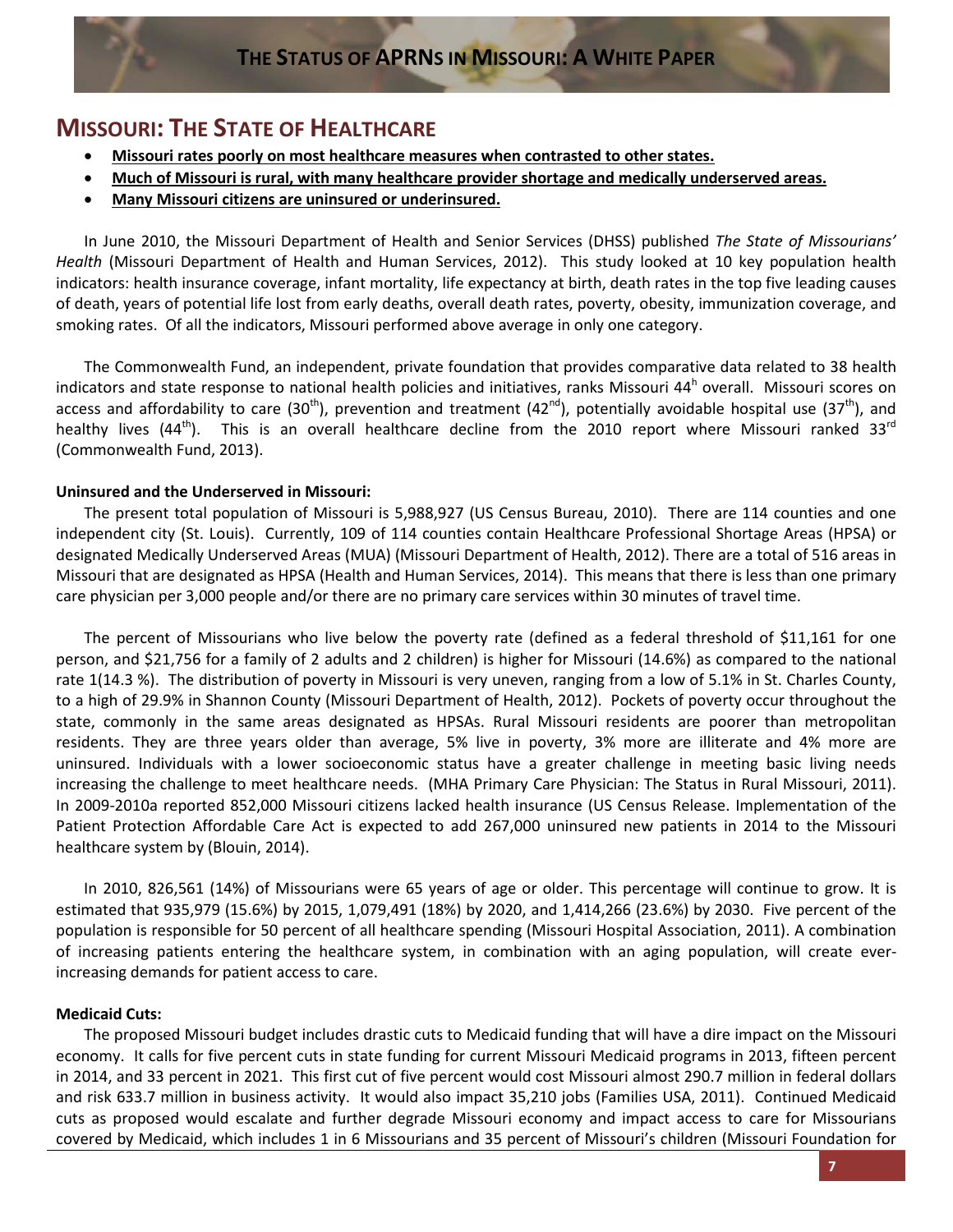Health, 2012). In 2013, Governor Nixon and other key policy drivers (Rep. Jay Barnes, Rep. Noel Torpey) proposed expansion of Missouri Medicaid through the private insurance market. In 2014, other bills will be introduced to attempt to expand Medicaid (MoHealthnet) to 138% of the Federal Poverty Level (FPL).

#### **The Status of Healthcare Exchange in Missouri:**

The Patient Protection and Affordable Care Act (PPACA) will increase health care coverage and increase health care spending by approximately 4.7% when all of the PPACA provisions are fully implemented (Missouri Foundation for Health, 2012). Missouri does not have a health care exchange (Missouri General Assembly, SB464, 2012) and the decision to develop an exchange will be on the 2012 November (Missouri General Assembly, 2012b). This bill was sponsored by a physician, senator Rob Schaaf (Missouri General Assembly, 2012b). Implementing mandatory health care exchanges would result in 4.8 billion dollar savings whereas opt out exchanges are projected to save 2.7 billion dollars. Implementing robust (competitive bidding) health care exchanges are predicted to increase health care coverage to Missouri citizens while providing incentives to save approximately 3.3 billion (Missouri Foundation for Health, 2012).

The Medicaid Primary Care Bonus plan under section 1202 is a two year bonus plan (2013-4) which allows care delivered by a physician delivering primary care to Medicaid patients to be reimbursed at the higher Medicare rate. This additional payment (difference between Medicaid and Medicare) would be 100% funded by the federal government. The senate version of PPACA had included APRNs but the house version eliminated them as the Congressional Budget Office had indicated increased costs. States can choose to include primary care APRNs who provide Medicaid services in the bonus program. According to Ian McCaslin, Missouri Health Net Division Director (7/17/2012 Medicaid for Primary Services Meeting, Jefferson City, MO), Missouri will pay APRNs only if billed incident to physician services. The resource utilized in this policy decision was from the Centers for HealthCare Strategies (Centers for Medicare and Medicaid Services, 2011). Nurse Practitioners are included in the Medicare Bonus program. This five-year program (1011-15) will increase Medicare reimbursement to primary care providers by ten percent. This program explicitly includes nurse practitioners and clinical nurse specialists as long as 60% of the allowed charges reflect primary care services.

Because Missouri does not have its own exchange, it will default to the Federal exchanges. Those individuals who fall between 19 and 138% of the Federal Poverty Level (FPL) will have no access to insurance, as Missouri did not expand Medicaid. The Affordable Care Act was built on the assumption that Medicaid expansion would occur to 138% of the FPL.

#### **Decreased Primary Care Provider Supply***:*

In rural Missouri there is only one primary care physician for every 1,776 citizens. Nationwide, it is estimated that there will be a 91,500 shortfall for physicians by 2020 with 45,400 being primary care. The passage of PPACA will push the need for primary care physicians and APRNs. The anticipated addition of 600,000 new patients to Missouri healthcare system will create access to care barriers (MHA Primary Care Physician: The Status in Rural Missouri, 2011).

An aging Missouri physician population compounds these issues. Fifty-five percent of all Missouri physicians are 50 years or older. In rural settings the 50 and older age range jumps to 62 percent. Fewer medical students are choosing primary care versus specialty care. Less than 1/3 of physicians (nationwide) enter primary care will add to the problems of access (Agency Healthcare Research and Quality, 2010). This combination of an aging physician population and fewer students choosing primary care creates a large barrier to patient care access (MHA Primary Care Physician: The Status in Rural Missouri, 2011). Nurse practitioners are in the primary care force, but given Missouri's restrictive scope of practice, Missouri may be faced with reduced numbers of nurse practitioners. Studies show that nurse practitioners migrate to states with fewer barriers and emigrate from states with more barriers (Perry, 2012).

Shortages of primary care providers are associated with poor healthcare outcomes (Wakefield, 2010). The number of Missouri citizens living in underserved urban and rural provider areas in Missouri is 1,097,274 or 18.6% as compared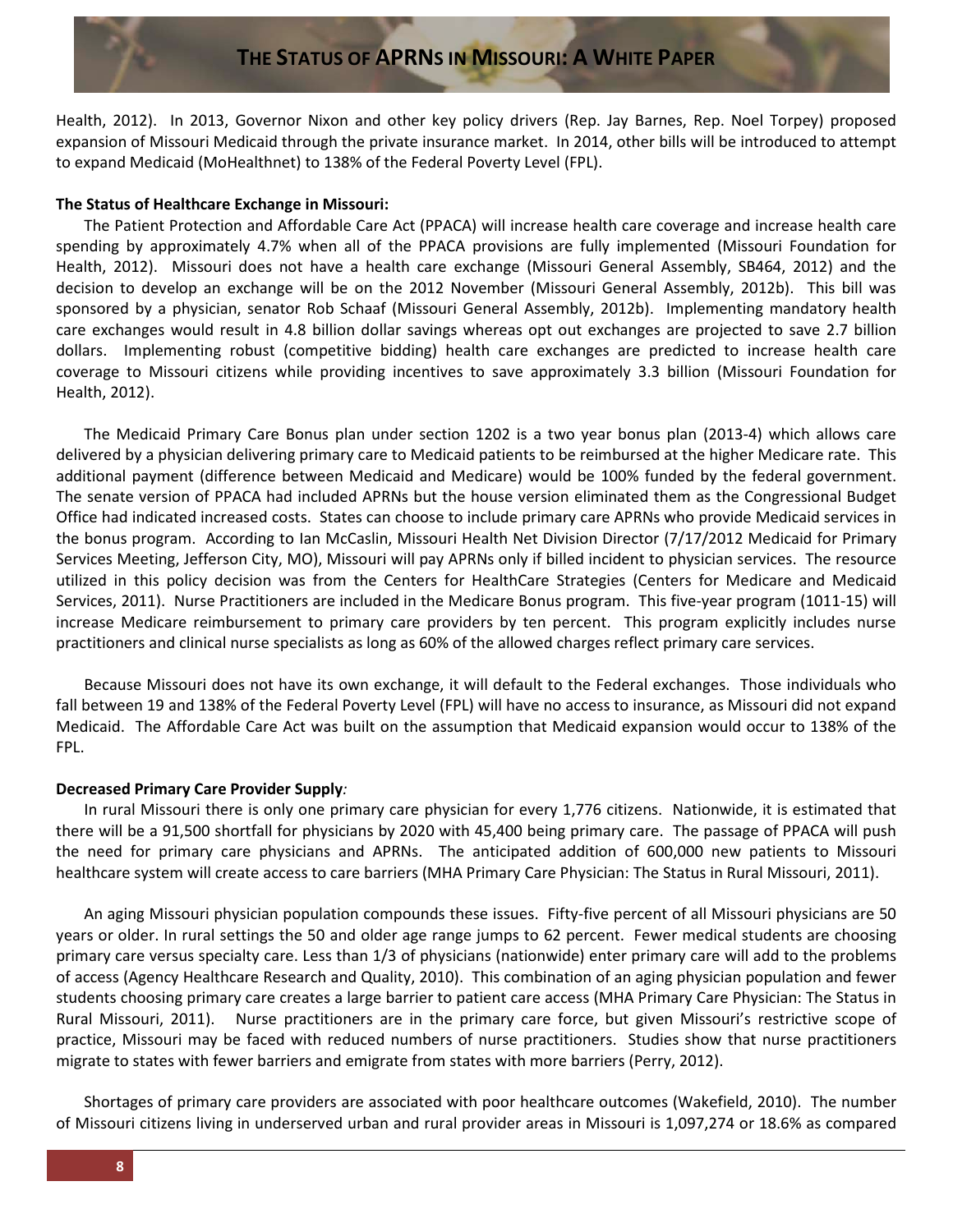to 11.8% nationally (Missouri Department Health Human Services, 2012). APRNs represent 20% of the total available primary care providers across the United States {Center to Champion Nursing in America, 2012).

Nearly 90% of nurse practitioners are educated in primary care in stark contrast to physician education. Eighty eight percent of nurse practitioners see Medicare patients, 80% see Medicaid patients, and over 60% see charitable or uncompensated care patients {American Academy of Nurse Practitioners, 2013). Eighteen percent of nurse practitioners work in areas with populations less than 25,000. States with less scope of practice regulations have much higher percentages of nurse practitioners that work in rural areas. The states with more onerous scope of practice regulations are associated with lower numbers of nurse practitioners working in rural areas (American Academy of Nurse Practitioners, 2013). A physician in an editorial in Forbes suggested the onerous licensing laws and a "guild-minded" state medical boards should allow qualified health professionals to render care independent of physicians (Amesh Adalja, 2013). Given this documented shortage of healthcare providers, it is perplexing that Missouri's (predominately rural state) underserved patients have extreme statutory and regulatory barriers to competent APRN care.

### **WHO ARE APRNS?**

- **APRNs are registered nurses who have completed graduate level education, are board certified by a nationally recognized certifying body, and deliver care in primary and specialty care settings.**
- **APRNs include: nurse practitioners, clinical nurse specialists, certified nurse midwives, and certified registered nurse anesthetists.**
- **Multiple studies support the high quality, safe, and cost-effective care provided by APRNs, and low litigation costs associated with care.**

### **Who are APRNS?**

The APRN is a registered nurse who has completed graduate level education, is certified by a national recognized certifying body, is licensed as a registered nurse in Missouri and is recognized by the state as an APRN. The APRN's graduate level educational program builds on the existing skills and competencies of registered nurses.

There are four major APRN roles: nurse practitioner, nurse anesthetist, certified nurse midwife, and clinical nurse specialist (American Association of Nurse Practitioners, 2010). All APRN roles have a long history with nurse anesthetists being introduced in the late 1870s (Nurse Anesthetist Schools, 2011), nurse practitioners in the 1960s (Office of Technology Assessment, 1981), certified nurse midwives in the early 1920s (Vorvick, 2011), and the clinical nurse specialist role being developed in the late 1940s (Montemuro, 1987).

APRN education includes pathophysiology, health assessment, pharmacology, and clinical diagnosis and treatment. This education prepares them to diagnose, treat, and prescribe. The educational curriculum focuses on attainment of key competencies as contrasted to specific timelines (American Academy of Nurse Practitioners, 2011a). APRNs demonstrate a dedication to learning and are required to obtain continuing education in order to maintain their national certification.

APRNs are licensed practitioners who practice independently and in collaboration with other members of the healthcare team (American Academy of Nurse Practitioners, 2010). They practice throughout the United States, and are utilized internationally. APRNs are shown to provide quality care with high patient satisfaction and associated reductions in cost (Sheer & Wong, 2008).

Multiple studies confirm the cost effectiveness of APRN care (Bauer, 2010; Brooten, Youngblut, Kutcher, & Bobo, 2004). In a 2004 study researchers found that the more APRNs employed by a primary care practice, the lower the labor cost per visit (Roblin, Howard, Becker, Adams, & Roberts, 2004). APRN care is associated with reduced healthcare cost through reducing hospital length of stay and readmissions, decreasing emergency room utilization for nonemergent conditions, greater use of preventative measures, and fewer laboratory fees (Brooten, et al., 2004; Coddington & Sands,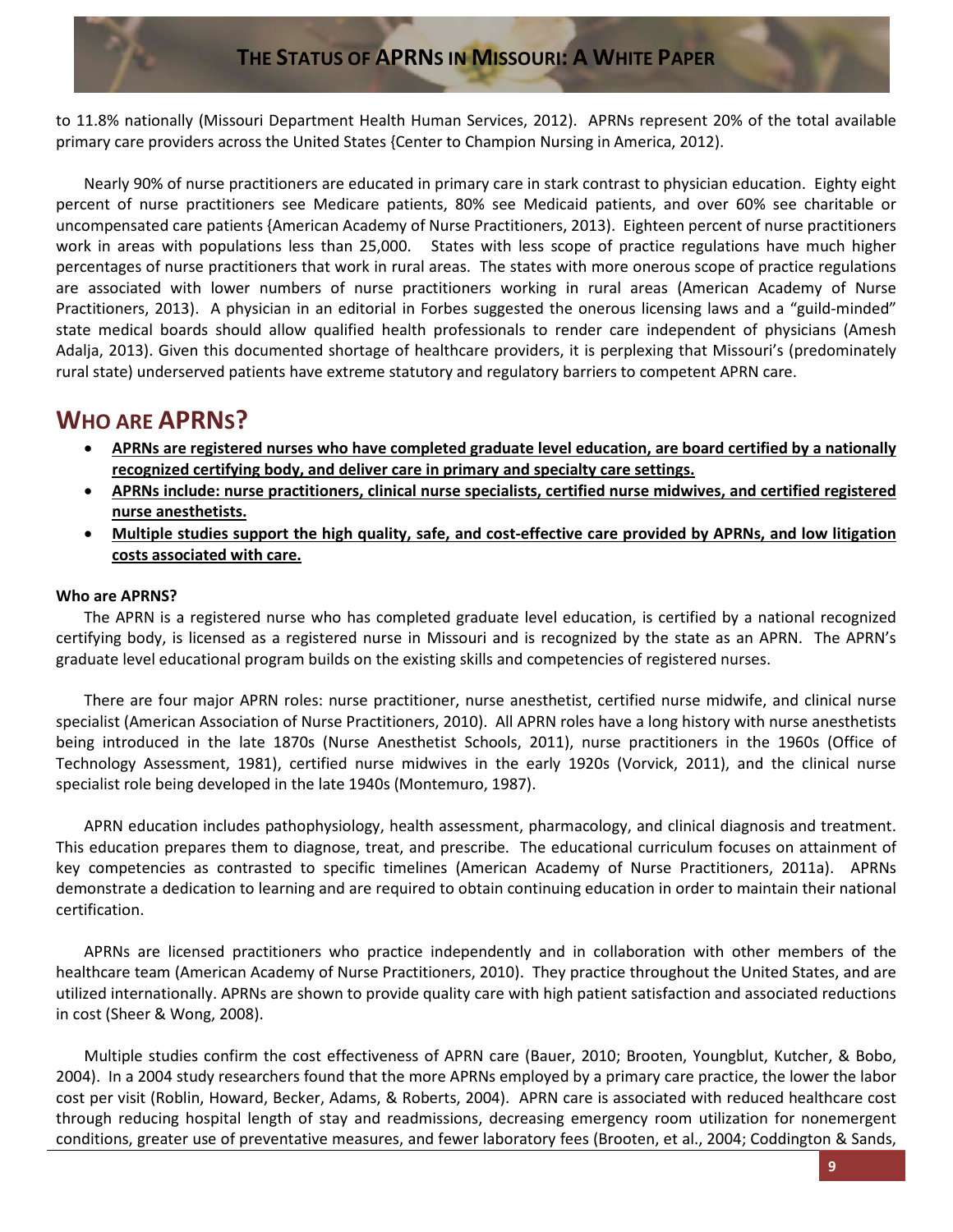2008; McGrath, 1990). When APRNs were added to a multidisciplinary team with physicians at a tertiary academic medical hospital, the average length of stay was significantly lower, resulting in lower cost of care (Cowan et al., 2006; Ettner et al., 2006a). Chen, McNeese-Smith, Cowan, Upenieks, and Afifi (2009) analyzed pharmaceutical claims of 1,200 hospitalized subjects. The subjects whose care was facilitated by an APRN led multidisciplinary team had reduced drug utilization and cost as well as decreased length of stay compared to those not care for by the team. The cost savings outweighed the cost of the multidisciplinary team (Chen, McNeese-Smith, Cowan, Upenieks, & Afifi, 2009). A three year analysis of an on-site APRN for an employer with approximately 4,000 employees resulted in significant reduction in healthcare cost (Chenoweth, Martin, Pankowski, & Raymond, 2008)

The statutory regulation of the APRN is determined by state rather than federal legislation, resulting in marked variations in interstate scope of practice (Flook, 2003). The Institute of Medicine has developed guidelines to assist state legislators in evaluating barriers to APRN practice (Institute of Medicine, 2011). Creating legislative change in APRN scope of practice has the potential to positively affect nearly six million Missouri residents (Office of Social and Economic Data Analysis, 2009) by improving access to quality healthcare.

According to the Missouri Hospital Association (MHA), there does not seem to be a clear solution within Missouri's model of healthcare delivery to resolve the problems related to lack of access to healthcare providers and escalating costs (Missouri Hospital Association, 2011). The numbers of APRNs in Missouri are substantial including: 4,720 Nurse Practitioners, 1,720 Certified Registered Nurse Anesthetists, 381 Clinical Nurse Specialists and 102 Certified Nurse Midwives. As of July 1, 2013, there were 6.923 APRNs in Missouri ready to collaborate with all stakeholders in achieving solutions to our healthcare crisis (Missouri Board of Nursing, 2013). A recent poll indicates that there is strong public support for greater access to nurse practitioners (AANP, 2013).

### **APRNS AND HEALTHCARE COSTS**

- **The fully utilized APRN can provide significant savings to the healthcare system.**
- **Despite the savings, the quality, safety, and satisfaction of APRN care remains high.**

The financial case in support of APRNs is compelling. For example, at the University of Virginia Health System, a nurse practitioner model established in the acute neuroscience unit decreased inpatient visits resulting in a net savings of \$2.4 million dollars the first year of operation. The American Association of Medical Colleges (AAMC) workforce conference presented data comparing a nurse practitioner led clinic to that of a traditional model. Findings indicated the annual cost of care serving 10,000 patients was \$800,000 compared to \$3 million dollars in the traditional practice. Another study that compared healthcare insurance claims of NPs to that of physicians revealed lower costs with the nurse practitioner's care (Roblin et al, 2004). The relationship of scope of practice to billing may cause a reduction in the billing credited to the nurse practitioner as incident to billing attributes the care to the physician (Kuo, Loresto, Rounds & Goodwin, 2013).

Eibner et al (2009) in conjunction with the Rand Corporation conducted a forecast analysis comparing the cost of care provided by advanced practice nurses to that of physicians. The findings predicted the cost of a patient visit to a NP (or physician assistant) would average twenty to thirty-five percent less than a visit to a physician. Substituting NPs for physicians was expected to result in annual projected statewide savings of 4.2 to 8.2 billion dollars for the period 2010 to 2020. Based on these estimates, it appears that incorporating N P as healthcare providers could result in substantial cost savings. The sentinel report created by the Missouri Foundation for Health entitled: Bending the Health Care Curve in Missouri (2012) indicated the fully utilized APRNs would result in significant health care savings. Increasing the number of primary care practitioners in a state by 1 per 10,000 population associated with decreasing the number of specialists is associated with a rise of that state's quality rank of more than 10 places as well as a reduction in overall spending of \$684 per beneficiary) Missouri Foundation for Health, 2012). . Furthermore, the Missouri Foundation for Health report: Bending the Health Care Curve reveals that Missouri could save 1.6 billion dollars over the next decade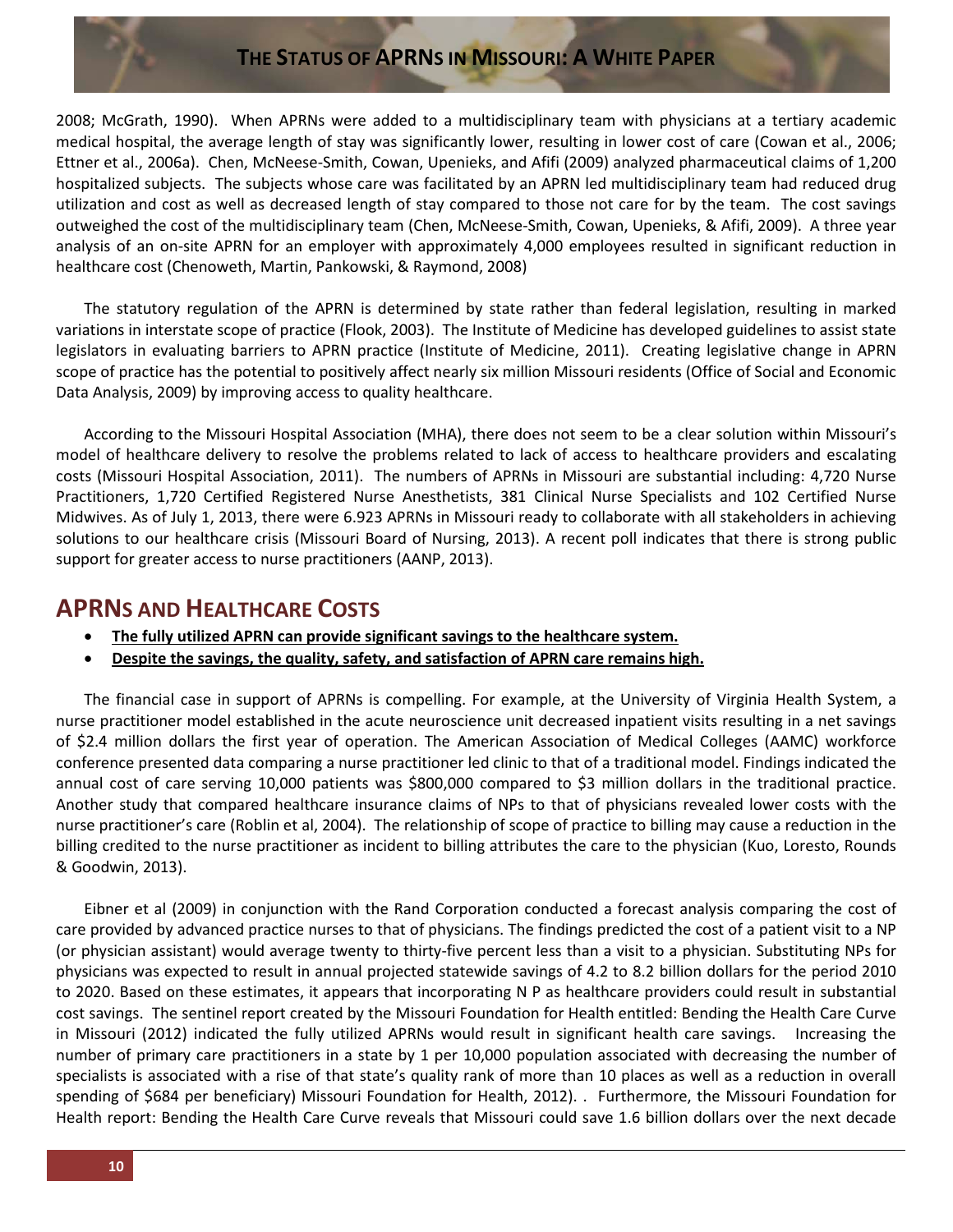through expanding the scope of APRN practice, 4.3 billion through shared decision making with palliative care, and patient care coordination which would result in a savings of 11.9 billion dollars (Missouri Foundation for Health, 2012).

### **Healthcare Outcomes and Patient Satisfaction:**

The role of the APRN initially emerged in the 1960s to address healthcare disparities specifically for those living in underserved areas. Since the creation of the APRN role, no credible published studies have demonstrated adverse outcomes from care provided by APRNs. To the contrary, multiple studies have demonstrated equivalence of APRN and physician care delivery outcomes (Mundinger et al, 2000; Newhouse, 2011, Lenz, 2002; Fairman, 2011; Hughes, 2010).

As early as 1974, a Canadian randomized trial comparing physicians to NPs found no significant differences between patient outcomes including mortality, patient satisfaction, and overall patient functioning (Spitzer et al., 1974). Similarly, the U.S. Office of Technology Assessment studied APRN, Physician Assistants (PAs) and physicians and determined that the level of quality of care was equivalent to that of physicians (Leroy, 1981).

More recent studies have produced similar results. Care provided by APRNs repeatedly has been found equivalent to that of physician effectiveness, treatment and prescribing patterns and overall patient health status outcomes. Additionally, APRNs frequently rated higher than physicians in overall levels of patient satisfaction, consultation time, and preventive screenings (Lenz et al., 2002; Seale, 2006). The National Institutes of Health encourages all organizations and professional societies to collect information and promote transparency of outcomes of these types of studies {Institute of Medicine, 2012}. A modest study that reflected that patients prefer to see a physician instead of a nurse practitioner is refuted with an analysis that actually reveals timely access trumps patient preference for physicians (Chan, T. 2014)

### **BARRIERS PREVENTING FULL UTILIZATION OF ADVANCED PRACTICE REGISTERED**

### **NURSES**

- **Missouri citizens have restricted access to APRN care.**
- **Missouri has many barriers to APRN care and is one of the most restrictive states in the U.S.**
- **Excessive regulations place barriers to APRN care and have significant costs to the healthcare system and patients.**

Missouri APRNs have one of the most restrictive practice environments in the U.S. When regulations are unnecessary they are barriers. These barriers are costly and can impede access to high quality and safe care for APRN patients (Conover, 2004). It is important to remove the barriers to APRN care in order to increase patient access.

### **Examples of Barriers to APRN Care:** (Missouri Department of Professional Regulation, 2014)

1. Collaborative Practice Agreements: Missouri APRNs must enter into a collaborative practice agreement with a physician.

- That physician must be located within 50 miles of the APRN in a HPSA or 30 miles in a non-HPSA. Eighty percent of Missouri counties are considered physician shortage areas and only ten percent of new physicians are going into rural primary care. Many new physicians are not willing to practice in rural, underserved areas. This limits APRNs' ability to practice tremendously as a collaborating physician may not be available within the geographic restriction**. As of 2013, physicians in rural health clinics are exempt from this regulation for 28 days of the year; however, chart review and examination of patients in 2 weeks would restrict this to a maximum of 14 sequential days.**
- APRNs are required to practice in the same location as the collaborating physician for one month prior to practicing at a separate location. If the collaborator changes, this process must be repeated. During this time, the APRN's availability to see patients is restricted to the location of the new collaborative physician. (Collaborative Practice Rule, 2011).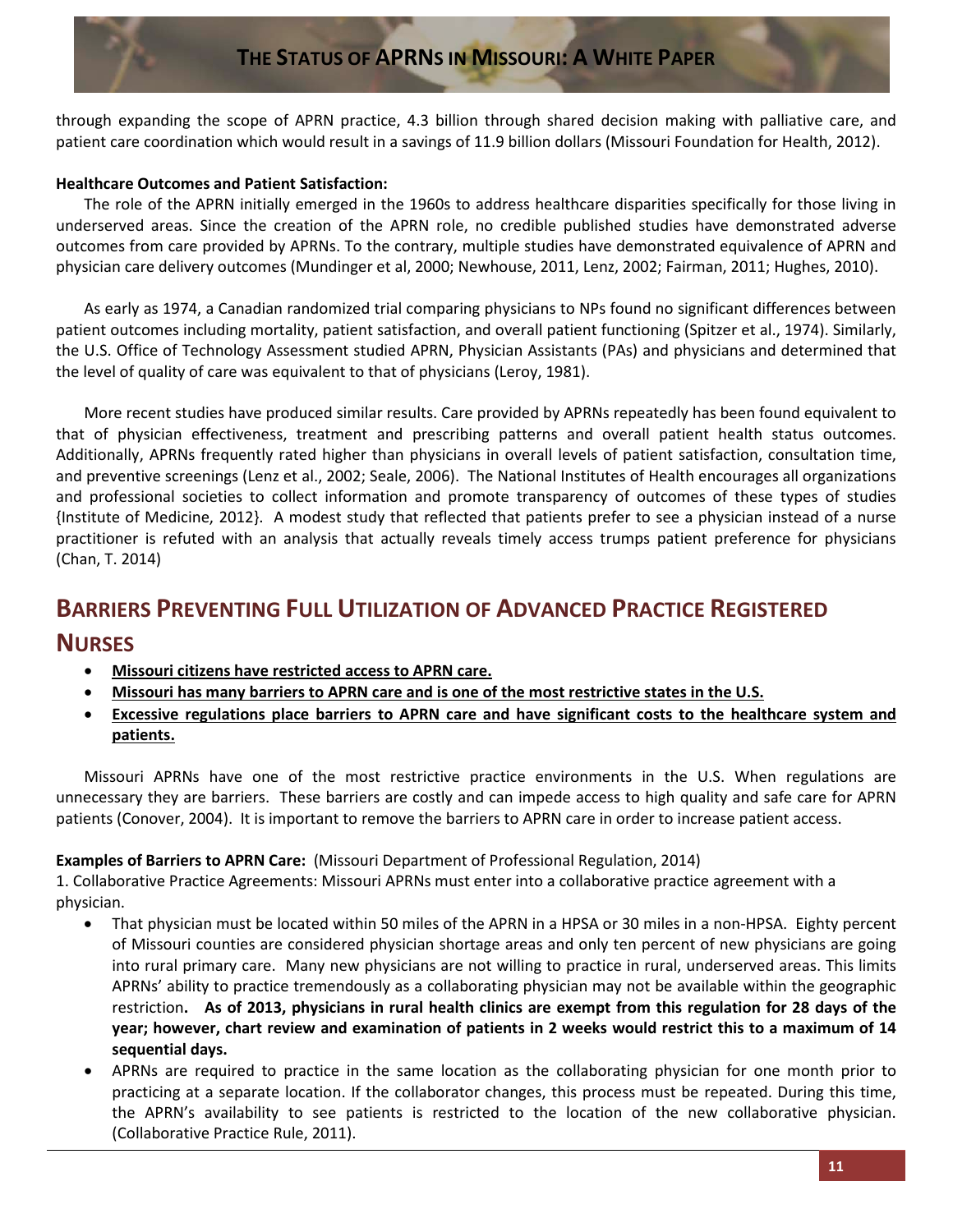- A physician is limited to collaborating with no more than three full-time equivalent APRNs (Collaborative Practice Rule, 2011).
- An APRN is not allowed to prescribe controlled medications, such as pain medications containing narcotics, unless the collaborating physician allows such prescriptive privileges within the collaborative practice agreement (Collaborative Practice Rule, 2011). If the APRN is delegated controlled substance prescriptive authority by the collaborating physician, the APRN may not prescribe Schedule II drugs and is limited to prescribing a 120-hour supply of narcotics in Schedule III (Collaborative Practice Rule, 2011). Patients with chronic disease states such as Cancer, Rheumatoid Arthritis, Hospice patients, and patients across the lifespan with ADHD frequently require Schedule II controlled substances. Restrictions associated with APRN prescriptive authority for controlled substances result in limited patient access to legitimately needed medications. It is of interest that ambulance personnel have broader access to provide patient relief than APRNs in Missouri (Title 21,CFR Section 1300.01, b28, 2013).
- If the APRN provides services to a patient for other than an acute self-limited or well-defined condition, the patient is to be examined and evaluated by a physician within two weeks (Collaborative Practice Rule). This creates the burden of an extra visit, extra charges, loss of wages, and a time constraint for the patient. In the majority of practices, it is not feasible to reschedule the patient with the collaborating physician within two weeks.
- The collaborating physician (or other designated physician) must be immediately available for consultation (Collaborative Practice Rule, 2011). If the collaborating physician or designee is unavailable (vacation, on-leave, etc.), patient services cannot be provided by the APRN.
- When the APRN practices at a separate site from the collaborator, the collaborating physician shall be present at that site at least once every two weeks to review the APRN's services and to provide medical services (Collaborative Practice Rule, 2011).
- The collaborative practice physician's signature is required on the death certificate and often delays burial, which causes emotional distress to families.
- A physician must review Ten percent of APRN charts. In 2012 a physician group lobbied to allow any physician (other than the collaborating physician) to sign off on chart reviews.

2. **Reimbursement:** Missouri APRNs are considered capable of being licensed independent providers by the Missouri Board of nursing, Joint Commission on Accreditation of Healthcare Organizations (JCAHO), and all of the APRN certification organizations. However, numerous insurance companies will not reimburse Missouri APRN's for their services.

3. **Liability concerns:** Physicians are concerned that they are liable for care that they did not provide. Physicians are required to complete a 10 percent chart review. The chart review increases to a 20 percent chart review if controlled substances are prescribed. The chart review requirement places a significant burden on physician time and can affect patient access to care.

4. **Safety concerns:** Numerous studies demonstrate that APRNS have increased patient satisfaction, increased patient compliance, and equal patient outcomes for care provided by APRNs versus physicians to similar patients. Yet the AMA continues to publish unsubstantiated reports questioning the safety of APRN practice. Hooker (2009) has published many articles that the malpractice claims on APRNs are dramatically fewer than those compared to MD and DOs.

### **Results of Barrier Reductions:**

- Removing the 30/50mile rule requirement would increase access to APRNs care and increase access to competent healthcare providers in both rural and urban underserved areas.
- APRN practice and patient access to care would not be hindered by the availability of a physician collaborator.
- APRNs would be able to provide all indicated prescriptions for all patient populations.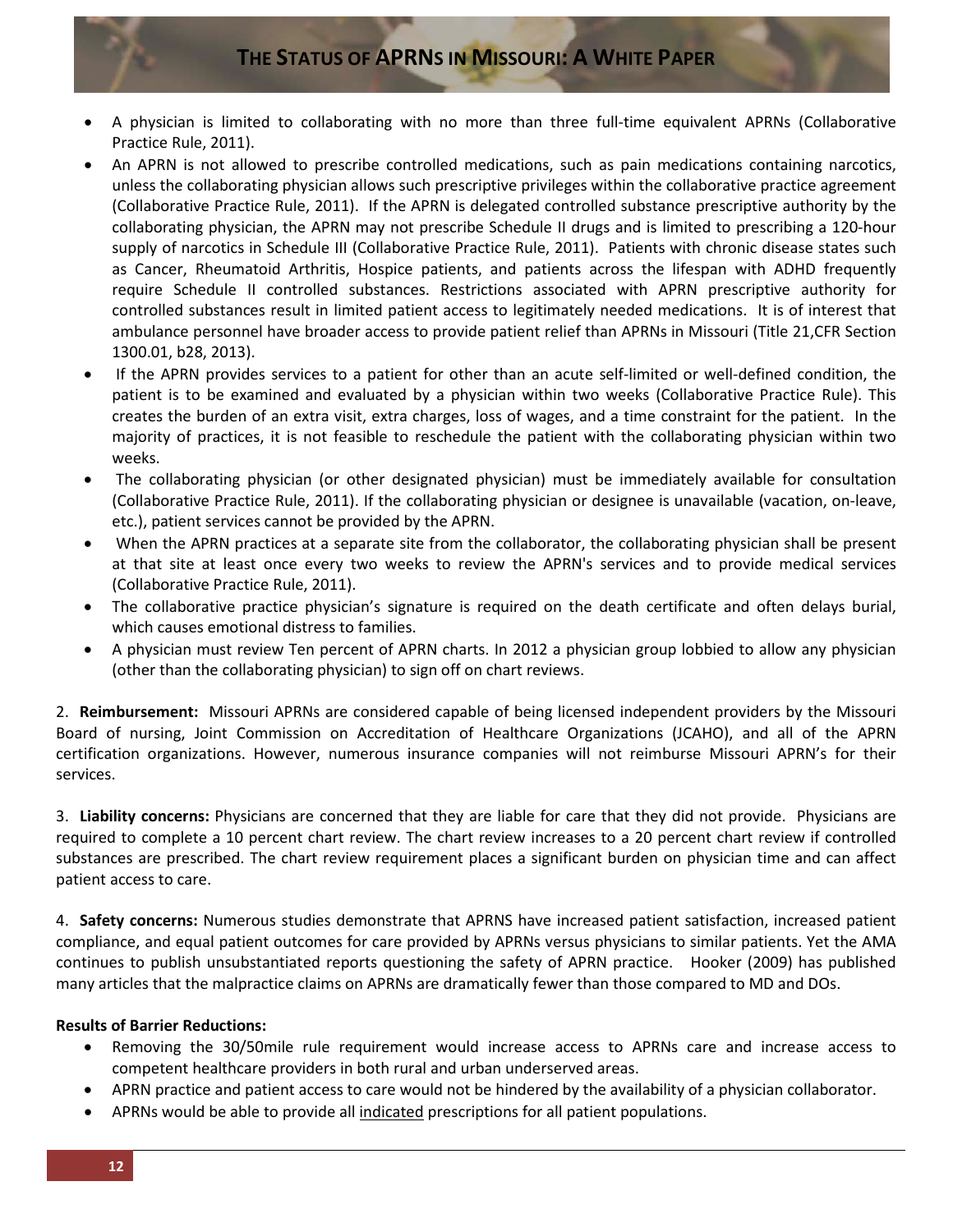- Patient access to care would not be interrupted due to infringement on physician time in completing APRN chart review requirements.
- Improved interdisciplinary collaboration as indicated by the patient's needs and provider assessment. Telecommunication allows for real time collaboration when on-site collaboration is difficult or impossible.
- The Missouri State Board of Nursing will be solely responsible for promulgating rules and requirements for continuing education including pharmacology.

### **Benefits to Missouri Citizens if legislation is enacted:**

- Broader access to healthcare in all areas, including rural and urban underserved areas in Missouri.
- Increased APRN availability will increase overall number of healthcare providers to care for a growing number of patients and an aging population.
- APRNs will be able to provide assistance anywhere in the state of Missouri in the event of an emergency. After the recent Joplin tornado, APRNs from across the state were not able to provide care to storm survivors due to practice restrictions imposed by Missouri collaborative practice regulations.
- Prescriptions will be labeled with the correct APRN provider decreasing the confusion by patients and pharmacies.
- Diagnostic tests will be ordered by and reported to the correct APRN provider, thus decreasing the potential for delayed evaluation and treatment.
- Death certificates will not be delayed allowing grieving families to proceed with funeral arrangements.
- With aligning scope of practice statute and rules with actual practice, a net savings of \$1.6 billion from 2012 to 2022 (Missouri Foundation for Health, 2012).

In a time when health care providers access is most needed, excessive regulations negatively impact NPs utilization by medical groups (The Advisory Board Company, 2014). Missouri is specifically cited in this report. Despite the declining primary care physician access in all states, states with more restrictive laws, may have a more marked shortage, as nurse practitioners may not be in a position to alleviate the shortage of primary care (Domrose, 2014).

### **NURSE PRACTITIONERS**

- **Nurse Practitioners have been in existence in the United States for more than half a century.**
- **Excessive rule making has hampered effective legislation for nurse practitioners.**
- **Nurse practitioners provide both primary and specialty care to patients in a wide range of settings.**
- **Multiple studies support the cost-effective, high quality, safe, highly satisfying, and low litigation associated with care delivered by nurse practitioners.**

### **National History:**

The first NP program was developed due to a lack of healthcare services in the 1960s. Medicare and Medicaid had just been initiated, expanding the need for healthcare providers. Loretta Ford, RN, a nursing educator, and Henry Silver, MD, a pediatrician, saw the need for an extension of healthcare services that nurse-physician collaboration would fill. The first NP program, specializing in pediatrics, was founded in 1965 at the University Of Colorado School Of Nursing. The practice focus changed to primary care in the 1970s, with the focus on providing access to primary healthcare for large and underserved populations. The role was fully recognized in 1971 when the Secretary of Health, Education and Welfare recommended support of this primary care (PCP) role and federal monies were made available to support NP programs nationally. At this time there was expansion into other specialties such as family practice, adult/geriatrics, psychiatric, and women's health. By the late 1980s, programs were added in acute care as well. At one point there were over 500 certificate programs, which then shifted to Master's Degree programs, with current transition to the Doctor of Nursing Practice (DNP). Each state independently regulated NP practice, some by the boards of nursing, the boards of pharmacy, or the boards of healing arts, either individually or all three in some form. By 2000, NPs were legally recognized to practice in every state, some with full autonomy, and some with restrictions. According to Smith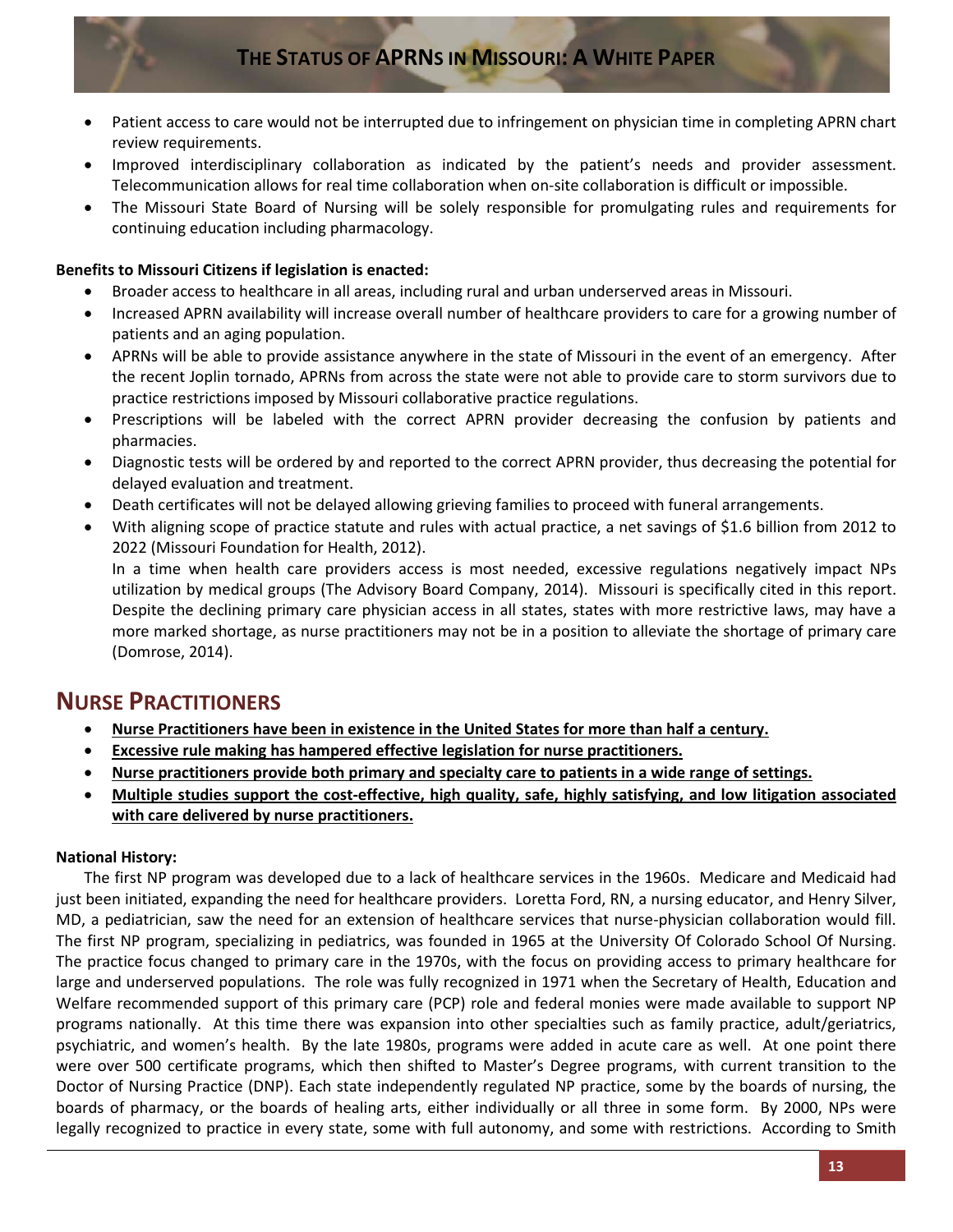and Jacobs (2012) Lugo rates Missouri as  $50<sup>th</sup>$  out of 51 (Lugo, 2007). Missouri rated last in patient access to nurse practitioner care. This study was performed at San Diego University with extensive statistical measures to identify restrictions. Traczynski and Udalova (2013) the frequency found that in states where barriers are reduced that frequency of routine checkups and quality outcomes improve with an associated reduction in emergency room visits. They also found an associated reduction of costs due to decreases in administrative burdens. States with fewer regulations on nurse practitioners have associated increase in patients seen by nurse practitioners (Kuo, Loresto, Rounds, & Goodwin, 2013).

#### **Missouri Nurse Practitioner Historical Timeline:**

**1974**-Missouri's Nursing Practice Act was revised to redefine the scope of practice for nurses to reflect national trends and provide more autonomy for advanced practice. The revised act deleted the phrasing "under the direct supervision of a physician" and "nothing in this Act shall be construed to be the practice of medicine" (Doyle E., Meurer, J., 1983). This Act passed the Senate and the House, only to be vetoed by then Governor Kit Bond.

**1975**-The Missouri Nurses' Association and other professional organizations supportive to the Act pushed a successful veto override, the first in 138 years (Doyle, E. , Meurer, J., 1983).

**1980**- The functions of two NPs practicing in rural Missouri were investigated by the Missouri Board of Healing Arts. Subsequently, the NPs were charged with practicing medicine without a license, and their physician collaborators were charged with "aiding and abetting" the practice. The case was tried in the St. Louis County Circuit Court. In Nov. 1982 the court ruled that the NPs were indeed involved in the unauthorized practice of medicine. The case was appealed to the Missouri Supreme Court.

**1983**-*Sermchief v. Gonzales* – The NPs found to be involved in the unauthorized practice of medicine by the St. Louis County Circuit Court, and their collaborating physicians, appealed their case to the Missouri Supreme Court. The Missouri Supreme Court ruled in favor of the NPs and their collaborating physicians, finding that the NPs acts were authorized under the current nurse practice, and therefore did not constitute the unlawful practice of medicine. Within the opinion, the Court recognized the intent of the statutory language to "avoid statutory constraints on the evolution of new functions for nurses delivering health services." Further the Court stated that the "broadening of the field of practice authorized by the legislature and here recognized by the Court" carries with it professional responsibility for maintaining high educational standards and recognizing the limits of one's professional knowledge (Missouri Supreme Court, 1983).

**1987**-The Missouri Board of Healing Arts amended its Practice Act to state that physicians would be disciplined if they provided medication to a patient without first establishing a "physician-patient relationship". This action purposely restricted NPs from seeing any new patients who had not first been seen by an MD. The Board of Healing Arts and the Board of Pharmacy began investigating physician practices that collaborated with NPs (E. Doyle, Pennington,D., Kliethermes,J., 2010).

**1990**-Health Care Access Coalition drafted a legislative amendment to prevent disciplinary action against physicians and NPs in a collaborative practice. This passed, but was vetoed by then Governor John Ashcroft. It passed again in 1991 and became law.

**1992**-Work began on legislation (HB 564) to clarify collaborative practice and add prescriptive privileges for NPs in Missouri. This legislation focused on increasing access to healthcare and healthcare providers in Missouri.

**1993**-After strong opposition from the medical community and many compromises, HB 564 passed. It took three years for the regulations to be agreed on by the Boards of Nursing, Healing Arts, and Pharmacy.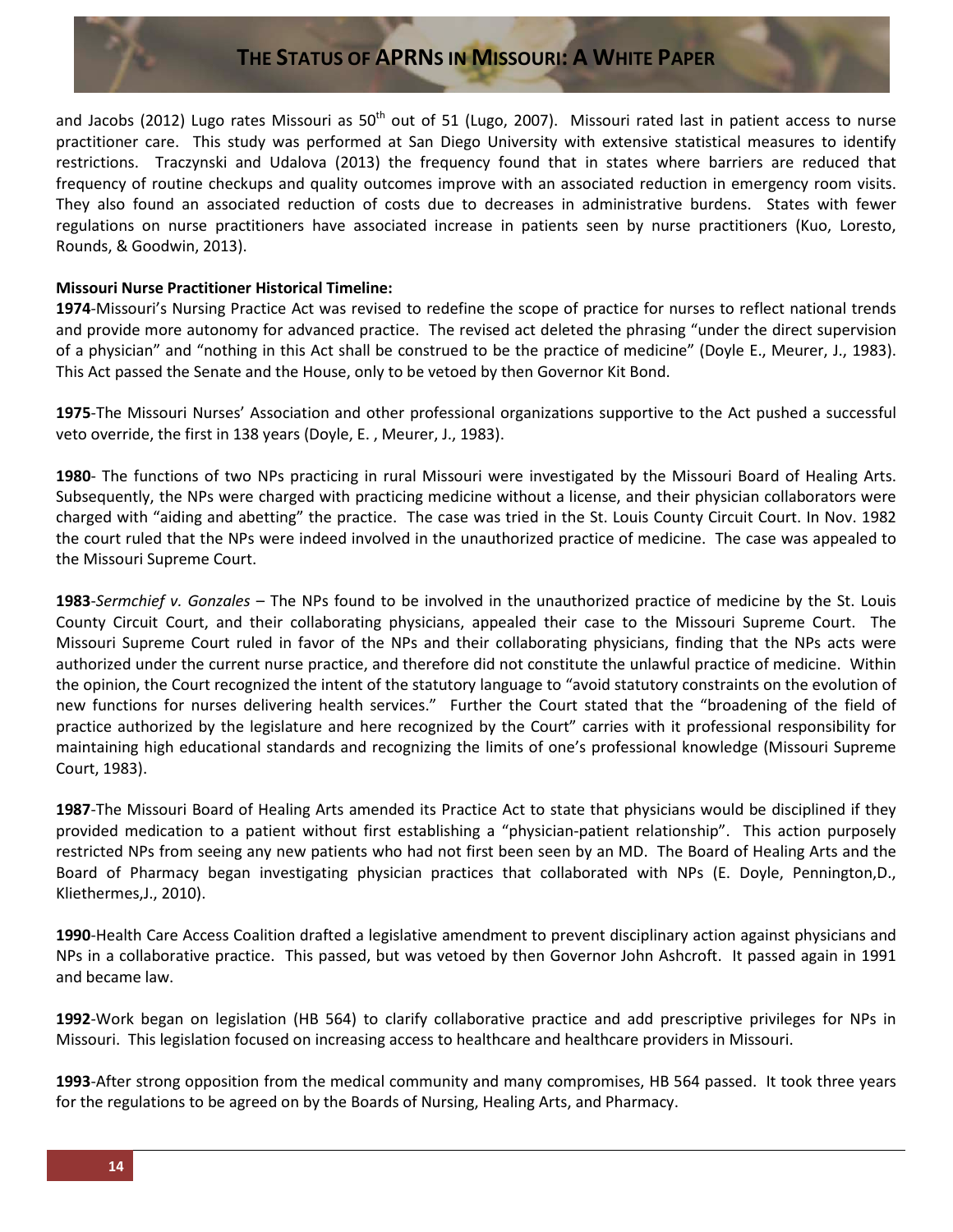**1996**-Amendment to the Nurse Practice Act (NPA) defined the APRN.

**2005**-Legislation introduced to give APRNs the ability to prescribe controlled substances Schedules II-V. The bill failed.

**2006**-Legislation regarding APRN prescriptive authority for controlled substances re-introduced, and subsequently failed again.

**2008**-Revised legislation, allowing APRNs limited ability to prescribe controlled substances (Schedules III-V) was passed (SB 724).

**2011**-Rules are promulgated and finalized for SB 724, allowing APRNs to apply for a BNDD number and to prescribe controlled substances.

**2012**-Legislation was introduced (HB 1563) allowing any physician (not limited to the collaborating physician) to perform the mandated ten percent chart review (Missouri General Assembly, 2012a). HB 1371 (Rep Weter) and SB679 (Senator Dixon) were introduced with multiple bill sponsors, received hearings yet failed to eliminate the collaborative practice agreement and its multiple barriers (Missouri General Assembly, 2012a). The campaign to improve access to APRN care shifted from "Barrier Free" to "Tricameral Approach to ACCESS". This model focuses on all three governmental arms to achieve the goals. Many meetings were held with the Governor and his staff to focus on ways to reduce barriers.

**2013**-Legislation was introduced by Representative Rowland (HB 314 with multiple bill sponsors) to create a transition to practice for APRNs. This bill had a significant majority vote in committee but was stalled in rules committee by Representative Riddle. Senators Sater and Wallingfords bill –SB167 (would have reduced many barriers to APRN access: eliminated the geographic rule, created a license for APRNs (Instead of document of recognition) and included all APRNs for MoHealthnet reimbursement. The bill had a hearing in the senate but did not make it to the floor for a vote in its original form. The achievement of this bill was the expansion of all APRNs for reimbursement by MoHealthnet. Representative Swan (HB936) introduced a bill allowing APRNs to utilize tele-health in underserved areas of Missouri. This bill passed and was signed into law. The bill is currently stalled in rule promulgation between the Board of Nursing and the Board of Healing Arts. A concerning bill that was passed was HB653, commonly known as the community paramedic bill. This bill allows paramedics to provide community primary care with protocols developed with a physician. Representative Barnes introduced HB 700, which would have expanded Medicaid to 138% of the Federal Poverty Level. The bill failed but it brought about one Senate and two House committees that had hearings on the need for Medicaid expansion (MoHealthnet in Missouri).

**2014-**The legislative season will focus on moving the APRN language regarding diagnose, treat, assess, and prescribe from the physician statute to the nursing statute. It will also focus on changing geography to effective communication, and eliminating many of the rules that hinder patient access to APRN care. In addition, we will attempt to expand prescriptive authority to schedule two through five.

### **Definition of the Role:**

Nurse Practitioners (NP) are healthcare providers who practice in a variety of rural and urban healthcare settings, including ambulatory clinics, hospitals, emergency/urgent care and long term care, retail based clinics, schools and colleges, and public health departments as primary care and/or specialty providers. According to their practice specialty they provide nursing and healthcare services to individuals, families, and groups in addition to diagnosing and managing acute episodic and chronic illnesses. NPs emphasize health promotion and disease prevention. They practice autonomously and in collaboration with other healthcare professionals. They serve as healthcare providers, researchers, interdisciplinary consultants and patient advocates. (AANP, Scope of Practice for Nurse Practitioners, 2010).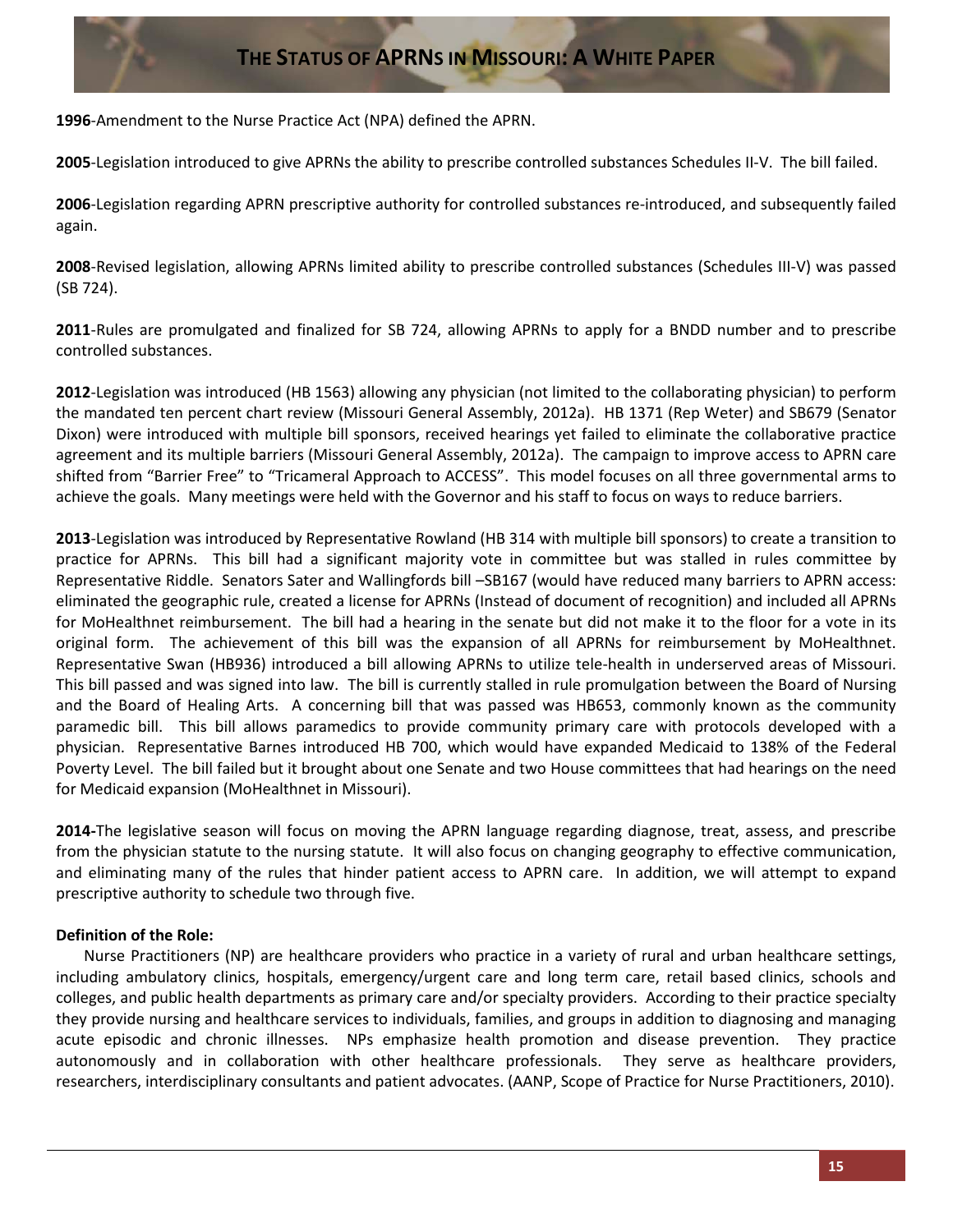#### **Services Provided:**

NPs provide healthcare to diverse populations, focusing on the whole person and their families. Services include, but are not limited to: history and physicals, ordering, conducting, supervising, and interpreting diagnostic tests. In addition NPs prescribe medications, treatments and non-pharmacologic therapies. Teaching and counseling individuals, families, and group, are also a major part of NP practice.

#### **Education:**

In Missouri, it is a requirement that NPs have a graduate degree in nursing to become recognized as an advanced practice nurse. NPs in Missouri are required to hold national certification their role and population foci. National certification indicates that the NP has successfully met the standards and competencies of a nationally recognized, accredited test of knowledge. Maintenance of certification, which includes ongoing continuing education, is required for continued recognition as a NP in Missouri. Nurse practitioners hold a registered nursing license and a document of recognition as a nurse practitioner.

#### **Affordability:**

Multiple studies demonstrate the cost effectiveness of NPs as healthcare providers. According to a Tennessee state Managed Care Organizations (MCOs) study, NPs delivered healthcare at 23 percent below the average cost of other primary care providers, with a 21 percent reduction in hospital inpatient rates, and 24 percent lower lab utilization rates as compared to physicians (Spitzer, 1997). In a 2004 study researchers found that the more APRNs employed by a primary care practice, the lower the labor cost per visit (Roblin, 2004).

"Chenowith et al. (2005) analyzed the healthcare costs associated with an innovative onsite NP practice for over 4,000 employees and their dependents. Compared with claims from earlier years, the NP care resulted in significant savings of .8 to 1.5 million dollars with a benefit to cost ratio up to 15 to 1." The cost savings begins with the education that is less than 25% of that of physicians (AANP, 2013). When productivity, salaries, and costs of education are considered, NPs are cost-effective providers of healthcare services.

#### **Quality Outcomes:**

In the over 40-year history of the NP profession, a multitude of studies have demonstrated that NPs have performed as well as physicians caring for similar patients with respect to health outcomes, proper diagnosis, management, and treatment (Newhouse, et al., 2011). NPs are well prepared to provide care to the acute as well as chronically ill patient (R. Newhouse et al., 2011).

NPs are highly productive members of the healthcare team (Larson, Palazzo, Berkowitz, Pirani, & Hart, 2003), providing effective care to a wide range of patient populations with a lower litigation burden (Hooker, et al., 2009) . Studies comparing the quality of care given to patients in the nursing home (Bakerjian, 2008), with AIDs (Wilson et al., 2005), chronic illnesses (Ohman-Strickland et al., 2008; Paez & Allen, 2006), in ambulatory care (Lin, Hooker, Lens, & Hopkins, 2002), in primary care (Horrocks, Anderson, & Salisbury, 2002; Lenz, Mundinger, Kane, Hopkins, & Lin, 2004; Mundinger et al., 2000; Sackett, Spitzer, Gent, & Roberts, 1974; Safriet, 1992), in the emergency room (Cooper, Lindsay, Kinn, & Swann, 2002) and a variety of other circumstances and settings (Avorn, Everitt, & Baker, 1991) indicate the care is equivalent between physicians and NPs when caring for similar patients. According to the National Center for Health Statistics (National Center for Health Statistics, 2011), NPs are being utilized in outpatient departments of hospitals at increasing rates. When contrasted to physicians, NPs have a higher percentage of visits involving new patients with a new problem. NPs also see significantly greater percentages of uninsured patients, and Medicaid and Children's Health Insurance Plan (CHIPs) beneficiaries. (National Center for Health Statistics, 2011), and are well received by healthcare consumers (Flanagan, 1998; Roblin, Becker, Adams, Howard, & Roberts, 2004; Sox, 2000).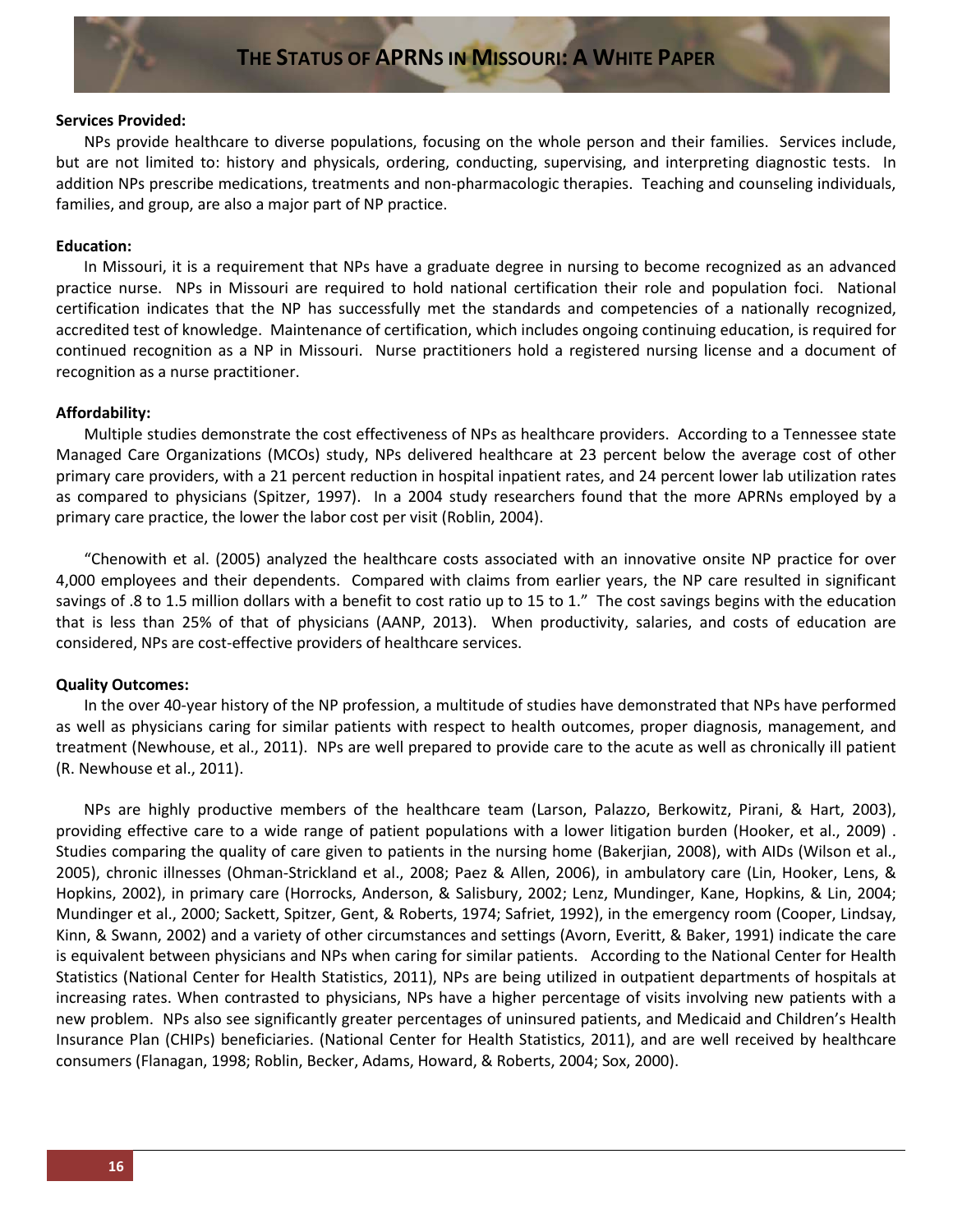Reductions in healthcare costs are associated with APRN directed care, as evidenced in a recent study showing annual cost reductions from \$5,210 to \$3,061 among chronically ill patients (Meyer, 2011). The cost effectiveness of NP care in a variety of healthcare settings is well documented (Burl, Bonner, & Rao, 1994; Chen, McNeese-Smith, Cowan, Upenieks, & Afifi, 2009; Chenoweth, Martin, Pankowski, & Raymond, 2005; Chenoweth, et al., 2008; Coddington & Sands, 2008; Cowan et al., 2006; Hunter, Ventura, & Kearns, 1999; Paez & Allen, 2006; Roblin, et al., 2004; Sears, Wickizer, Franklin, Cheadle, & Berkowitz, 2007). NPs can also lower personnel costs (Office of Technology Assessment, 1981; Roblin, et al., 2004). Fully utilized APRNs offer primary and specialty care and can reduce costs to the system (Chen, et al., 2009; Chenoweth, et al., 2008; Coddington & Sands, 2008; Cowan, et al., 2006; Ettner et al., 2006; Hunter, et al., 1999; Paez & Allen, 2006; Douglas W. Roblin, et al., 2004; Sears, et al., 2007). Nurse Practitioner malpractice claims represent .3% of overall claims to the National Practitioner Data Bank; a sharp contrast to physician claims at 45.1% and physician assistant claims at .6% (Miller, 2012). Nurse practitioner care in retail clinics increases access but also reduces health care costs (Tu & Boukus, 2013). Fully utilizing NPs and PAs in Missouri by reducing barriers to scope of practice would result in a savings of 1.8 billion dollars through 2012 (Missouri Foundation for Health, 2012). The effect of broadening scope of practice for NPs and PAs would reduce primary care costs by 20% (Missouri Foundation for Health, 2012)

#### **Reimbursement and Enrollment:**

Through the Balanced Budget Act of 1997, Congress authorized the Medicare program to reimburse NPs at 85 percent of the physician rate. Medicaid reimbursements are calculated on a rate per unit basis. Commercial insurers reimburse healthcare providers on a fee-for-service basis. Each payer has its own policy related to reimbursement for NP services. For example, Managed Care Organizations (MCOs) reimburse only those providers admitted to the plans' provider panels. MCOs do not admit every physician to provider panels and may or may not admit NPs to providers' panels. Commercial MCO policies on empanelment of NPs vary. The challenge in Missouri is increased, as the PPACA did not specifically include nurse practitioners in the bonus payment for primary care. Centers for Medicare and Medicaid Services did include nurse practitioners for the primary care bonus. States may choose to include other primary care providers in the bonus (Centers for Medicare and Medicaid Services, 2011). Missouri has not chosen to pay NPs the bonus. The physician bonus may also be received through incident to billing from care given by APRNs employed by them. This type of model reduces the fiscal viability of APRNs in the most remote places of Missouri where care is needed. The incident to billing model is ripe for potential fraud and abuse.

### **CLINICAL NURSE SPECIALISTS**

- **Clinical nurse specialists deliver care in acute and chronic settings to a wide range of patient populations.**
- **Clinical nurse specialists have been active in the United States for nearly three quarters of a century.**
- **Multiple studies support the cost-effective, high quality, safe, highly satisfying, and low litigation associated with care delivered by clinical nurse specialists.**

### **History:**

The concept of the clinical nurse specialist (CNS) began to evolve in 1943 when Frances Reiter first coined the term "nurse clinician", who would be a master prepared nurse and remain at the bedside (Reiter, 1966). Hildegarde Peplau developed the first master's program in psychiatric nursing at Rutger's University in 1954 (Walker, et al, 2003). Clinical nurse specialists programs were the first advance practice nurse programs to require graduate level preparation (Delamatter, 1999).

The CNS role was based on the premise that patient care would improve when advanced practitioners with specialized knowledge and skills stayed at the patient's bedside The CNS role in medical and surgical nursing was originally designed to assist head nurses to prepare staff for clinical quality. The CNS is at least master's prepared and brings enhanced specialty nursing expertise to the patient.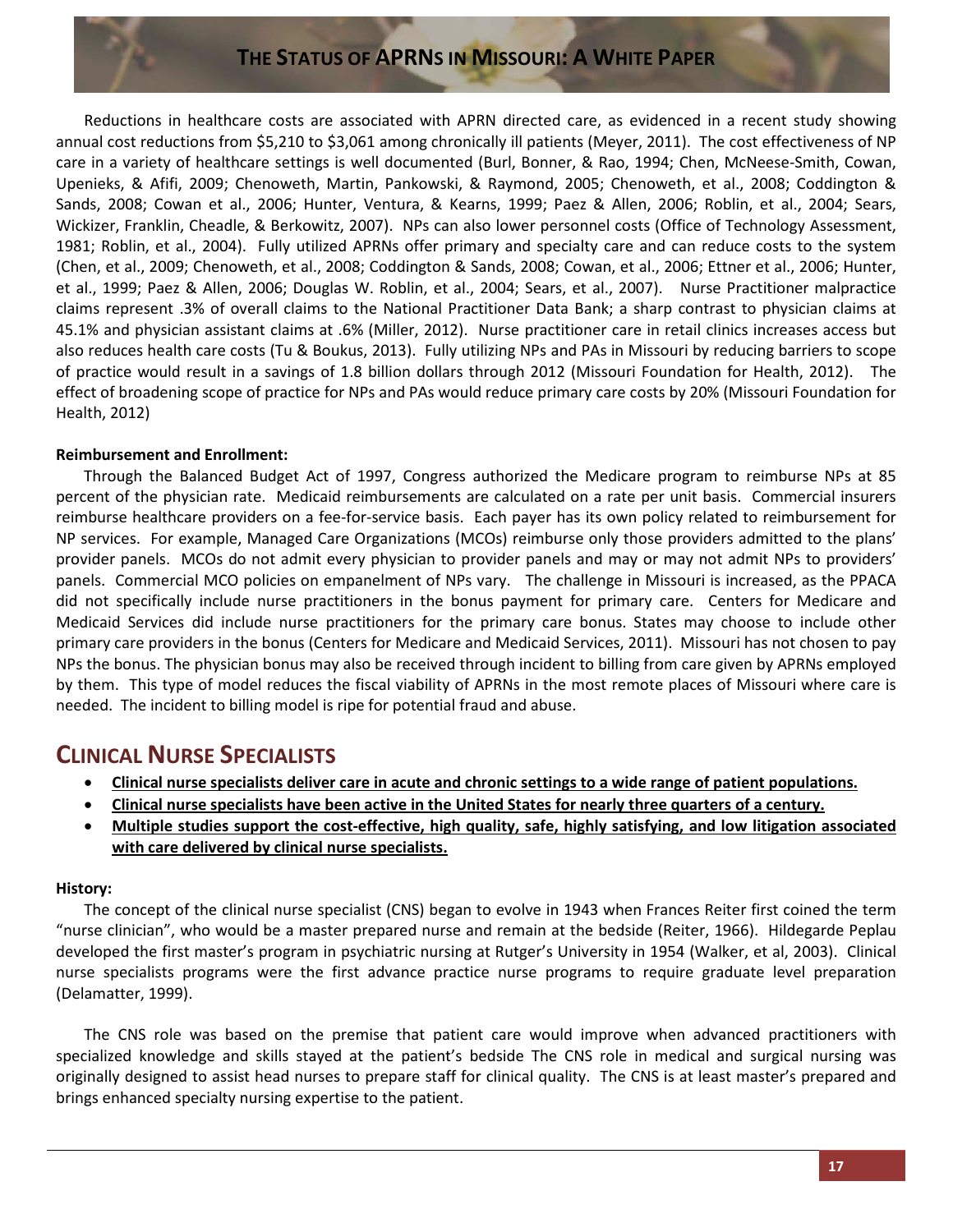Acceptance of the CNS role grew during the 1960s with the establishment of Medicare and Medicaid, technological advances such as cardiac-thoracic surgery and coronary care, and the development of the clinical specialist role in psychiatric nursing. These advances lead to increase opportunities for the CNS in the hospital (Chitty, 2007). In the 1970s, the American Nurses Association officially accepted the CNS as an expert practitioner (Rose, 2003). The expanded roles of educator, expert clinician, change agent, manager, and advocate occurred in the early 1980s. Changes to healthcare during the 1980s lead many CNSs to obtain positions in education and administration.

In 1998, the National Association of Clinical Nurse Specialist established the first set of competencies, which clearly identified the CNS from other APRN roles (Rose, 2003). Clinical nurse specialists can be seen in hospital facilities, but also found doing research, working with physicians and other providers in private practice, providing care at community based organizations, expanding their role as a school health provider, and working in nurse managed clinics. The basic components of the CNS role hold true regardless of the setting (Rose, 2003).

#### **Definition of the Role:**

The CNS has a unique advance practice role to integrate care across the continuum and through three spheres of influence: patient, nurse, and system. The three spheres are overlapping and interrelated, but each sphere possesses a distinctive focus (National Council of State Boards of Nursing). In each of the spheres of influence, the primary goal of the CNS is continuous improvement of patient outcomes and nursing care (National Council of State Boards of Nursing, 2008).

Key elements of the CNS practice are to create environments through mentoring and system changes that empower nurses to develop caring, evidence-based practices to alleviate patient distress, facilitate ethical decision-making, and respond to diversity. The CNS is responsible and accountable for diagnosis and treatment of health/illness states, disease management, health promotion, and prevent of illness and risk behaviors among individuals, families, groups and communities (National Council of State Boards of Nursing, 2008).

#### **Education:**

In December, 2011, the American Nurses Association and National Association of Clinical Nurse Specialists affirmed the definition of a CNS as a registered nurse prepared at the master's or doctoral level as a CNS from an accredited educational institution and recognized by his/her state to practice as a CNS. States determine the practice requirements for all APRNs. The APRN Consensus Model, released to state boards of nursing in January, 2011, requires certification for state licensure.

The CNS receives education at the graduate level in the specific area of a clinical nurse specialty. This education is specific to the diagnosis and treatment of health/illness states, disease management, health promotion, and prevention of illness and risk behaviors among individuals, families, groups, and communities. CNS education includes the study of a specific population and requires all programs to offer content on pharmacology, pathophysiology, and health assessment (NACNS email communication 11/21/2011). CNSs hold a registered nursing license and a document of recognition as a clinical nurse specialist.

#### **Services Provided:**

The CNS incorporates and applies theories of nursing as well as consultation, research generation and utilization, education, and leadership to improve outcomes for patients and populations, nursing personnel, and systems. Key elements of the CNS practice include:

- Demonstrating clinical expertise in direct care,
- Integrating care across the continuum of providers and settings,
- Using research and evidence-based practice to design, revise, and evaluate clinical practice affecting patients, populations, and/or care delivery systems to improve outcomes in a cost-effective manner,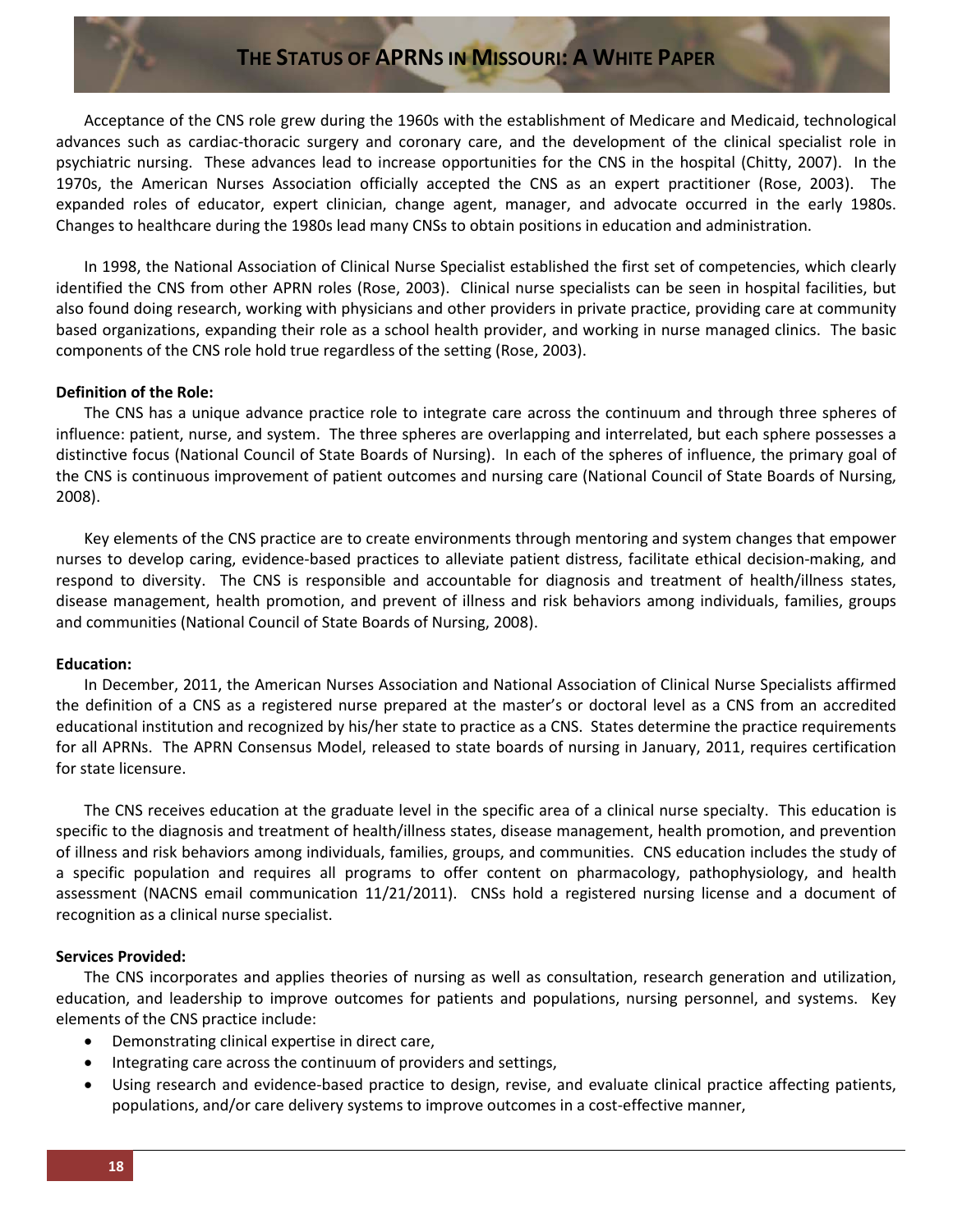- Developing innovative educational programs, based on learner needs, for patients, families, nursing personnel, other healthcare providers, and communities,
- Collaborating with multiple disciplines to facilitate intra- and interdisciplinary best practice,
- Assisting patients and families, directly and indirectly, to navigate a complex healthcare system, and
- Consulting with nursing staff related to patient and family care needs (Doyle, Pennington, & Kliethermes, 2010)

### **Affordability:**

The cost effectiveness of the CNS is exhibited in multiple studies (National Association of Clinical Nurse Specialists, 2013). Implementation of the CNS role is associated with improvement in patient outcomes (Newhouse, 2011).

### **Quality Outcomes:**

The CNS is instrumental in achieving high quality care in various patient care settings. CNSs employed in acute care hospitals have helped those organizations achieved Magnet status through the American Nurses Credentialing Center, which recognizes exceptional nursing care with resulting improved patient outcomes. In addition, CNSs often lead continuous quality improvement programs because their advanced knowledge of systems theory, design and evaluation of evidence-based programs, and multidisciplinary teamwork provides the expertise needed to achieve high quality outcomes (National Association of Clinical Nurse Specialists, 2013).

Direct care provided by CNSs is safe, effective, and results in high patient satisfaction. A few of the numerous studies that describe CNS practice are listed below:

- Early findings of a randomized, controlled study of outcome and cost effectiveness for arthritis patients attending CNS-led rheumatology clinics, compared to physician-led clinics, show that functional status, disease symptoms, and patient satisfaction are similar between groups (Ndosi et al., 2011).
- APRN psychiatric nurses are essential to a transformed mental health service delivery that is patient-centered, evidence-based, and recovery oriented (Hanrahan et al., 2010).
- A comparison of care provided by CNSs and general practitioners at a cancer clinic found that the care by CNSs resulted in similar levels of patients' quality of life. Patients valued the relationship developed with the CNS, had longer and more frequent consultations, and were more often referred to the multidisciplinary team. There were indications that oral and nutrition problems were managed more effectively in the nurse-led clinic, although emotional functioning was higher in the medical group (Wells et al., 2008).
- The Cochrane Database group conducted a meta-analysis including 25 articles relating to 16 studies comparing outcomes of CNSs and other primary care nurses and physicians. Overall, health outcomes cost of services was equivalent for nurses and physicians. The satisfaction level was higher for nurses (Laurant et al., 2006).

### **Reimbursement and Enrollment:**

In the Balanced Budget Act of 1997, Congress authorized the Medicare program to reimburse CNSs when they perform physician type services within their scope of practice, as long as the CNS holds a state license. The reimbursement rates, however is 85 percent of the physician rate for office visits and 75 percent for hospital services. It should be noted that a collaborative practice agreement must be in place for reimbursement to occur (Doyle, Pennington, & Kliethermes, 2010). CNSs are reimbursed for services from Missouri Health Net, but barriers do exist. Many times prior authorization is required and the numbers of sessions are limited. Most insurance companies and manage care plans will credential the CNS, but most reimburse at a lower rate than physicians (Doyle, Pennington, & Kliethermes, 2010).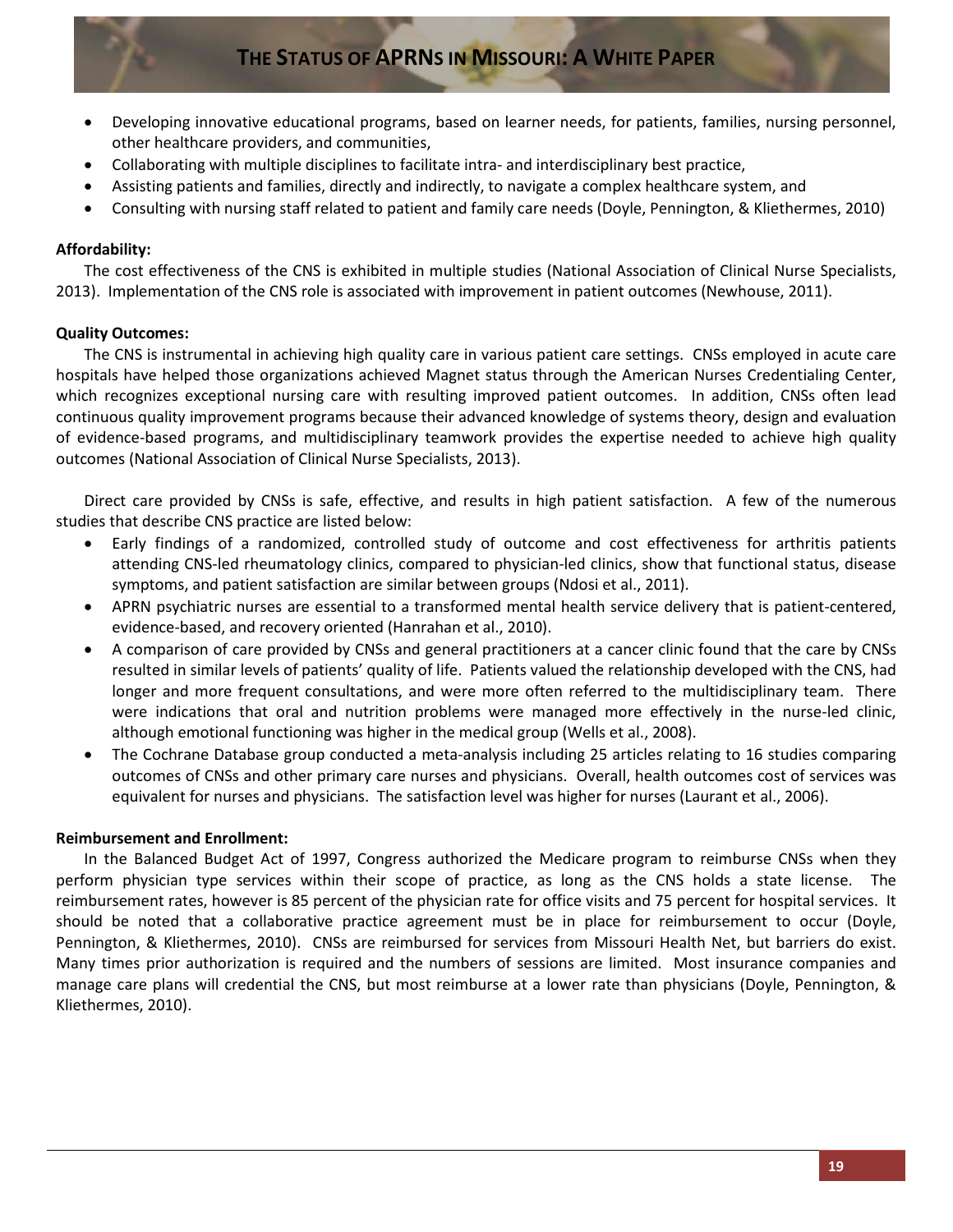### **CERTIFIED NURSE MIDWIVES**

- **The profession of nurse midwifery has been present for nearly one century in the United States.**
- **Nurse midwives provide primary care in the prenatal, natal and post natal periods of life.**
- **Nurse midwives deliver care in in-patient and outpatient settings.**
- **Multiple studies support the cost-effective, high quality, safe, highly satisfying, and low litigation associated with care delivered by certified nurse midwives.**

#### **History:**

The profession of nurse-midwifery was established in the 1920s in response to the alarmingly high rate of infant and maternal mortality in the US at that time. Simultaneously the Maternity Center Association (in New York City) and the Frontier Nursing Service (in eastern Kentucky) were established to organize and train public health nurses to provide education and care to some of the most vulnerable women in America. These two nurse-midwifery services were very successful at improving health outcomes and began to offer educational programs for nurse-midwives by the 1930s. The American College of Nurse Midwives (ACNM, 2014) is the national organization for nurse-midwives. ACNM grew out of the National Organization for Public Health Nurses and was incorporated in 1955 (Varney, Kriebs, & Gegor, 2004).

#### **Definition:**

Two types of midwives are recognized by the ACNM: certified nurse-midwives (CNM's) and certified midwives. In Missouri, only CNMs are practicing currently. CNMs are registered nurses who have completed an educational program (graduate level courses) accredited by the Accreditation Commission for Midwifery Education (ACME), and passed a rigorous national examination (American College of Nurse-Midwives, 2014).

#### **Services Provided:**

CNMs provide primary care for women from adolescence through menopause and beyond. In providing primary care, CNMs prescribe medications, order laboratory and other diagnostic testing, offer health education and counseling and collaborate with other healthcare providers. Entry-level educational programs for CNMs emphasize reproductive healthcare including health promotion, pregnancy, childbirth, postpartum, family planning and gynecological care. Additionally, CNMs can care for male partners who need STI treatment and infants for the first 28 days of life (American College of Nurse-Midwives, 2014).

#### **Education:**

A master's degree is the minimum requirement to be eligible to complete the national certification examination through ACME. National certification is required for licensure in the state of Missouri. Some CNMs have doctoral level education. CNMs have a registered nursing license and a document of recognition as a certified nurse midwife.

### **Affordability:**

Nurse-midwives have much lower salaries than obstetrician/gynecologists. Nurse-midwives accept Medicaid, Medicare, and most insurance.

#### **Quality Outcomes:**

Certified nurse midwives improve infant outcome statistics (compared to obstetricians) when providing care to low risk women in hospital and birth center settings (Newhouse, et al., 2011). Nurse-midwives provide a standard of care that most closely adheres to recommendations by the American College of Obstetricians and Gynecologists. Finally, CNMs deliver care that is similar to that provided by physicians and CNMs have lower rates of cesarean sections, lower epidural use, and lower labor induction rates; while, maintaining infant and maternal outcomes (Newhouse, et al., 2011)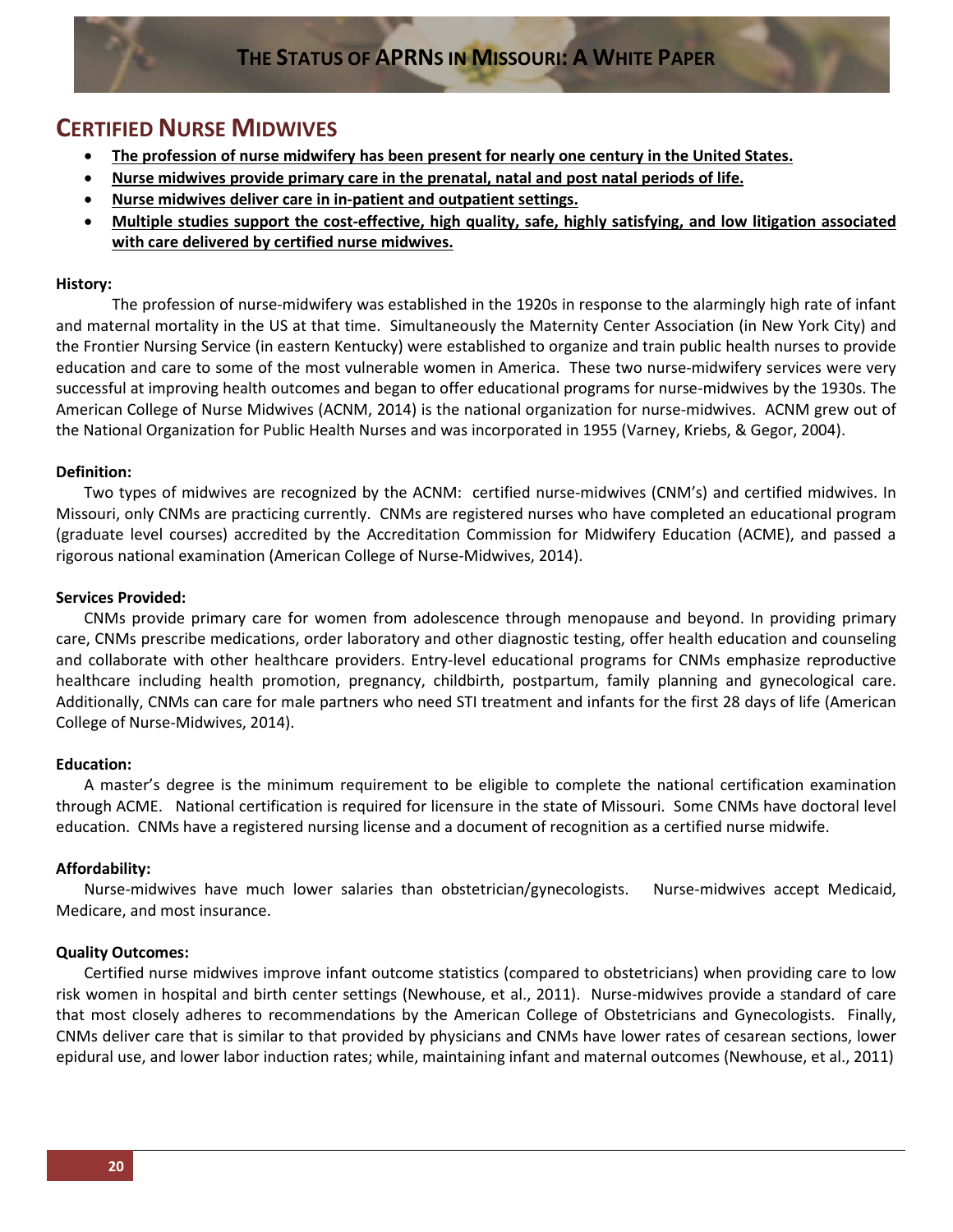### **CERTIFIED REGISTERED NURSE ANESTHETISTS**

- **CRNAs deliver the majority of anesthesia care in Missouri and do so without the statutory mandate of an anesthesiologist.**
- **CRNAs provide trauma and anesthesia care in most of rural Missouri.**
- **Multiple studies support the cost-effective, high quality, safe, highly satisfying, and low litigation associated with care delivered by CRNAs.**
- **CRNAs have been delivering care for one and one-half century in the United States.**

### **History and Definition:**

### **Services Provided:**

CRNAs provide anesthesia services in collaboration with surgeons, anesthesiologists, dentists, podiatrists, advance practice registered nurses, and other health care professionals. They practice in every setting in which anesthesia is delivered, including hospitals, ambulatory surgical centers, and physician offices. CRNA provided anesthesia services are especially predominant in the rural, medically underserved areas of the state. Of the Missouri counties with hospitals providing surgical services 45% offer anesthesia services provided solely by CRNAs. Without anesthesia services, these Missouri hospitals will not be able to provide health access to surgical, obstetrical, and trauma stabilization and airway management services. CRNA services include pre anesthesia evaluation, administering the anesthetic, monitoring and interpreting the patient's vital signs, and managing the patient throughout surgery. Approximately 32 million anesthetics are administered to CRNA patients each year (Missouri Association of Nurse Anesthetists, 2011). Fifty-five to 60 percent of Missouri Counties with hospitals are covered by CRNAs and without their critical services, there would be limited access to trauma, surgical, and obstetric anesthesia services (Missouri Association of Nurse Anesthetists, 2011).

### **Education**:

All CRNAs graduate with a Master's degree upon successful completion of a nurse anesthesia program. They must pass a national certifying exam in order to practice. CRNAs in Missouri hold a registered nursing license and a document of recognition to practice as an advance practice registered nurse specializing in anesthesia. Some CRNAs hold a doctoral level of education and it is anticipated that in 10 years, a doctoral degree will be required for entry into practice for CRNAs.

### **Affordability:**

Most managed care plans recognize CRNAs for providing high quality anesthesia care with reduced expense to patients and insurance companies. Since 1986, CRNAs have been recognized as Medicare Part B providers. As such, they can be reimbursed directly for their services. Hospitals are also directly reimbursed for the CRNA services under Medicare Part A. Nurse anesthesia service is 25% more cost-effective than the least costly anesthesia models (Hogan, Seiffert, Moore & Simonson, 2010). Most managed care plans and commercial insurers reimburse CRNAs. The utilization of CRNAs reduces cost when salaries between CRNAs and anesthesiologists are contrasted. This type of cost efficiency serves to constrain the escalating costs of healthcare (Needleman, 2008).

### **Quality Outcomes:**

CRNAs are associated with equivalent complication and mortality rates when contrasted with physicians (Newhouse, et al., 2011). When CRNAs, physicians, or anesthesiologists provide anesthesia services; there is no difference in patient outcomes (Dulusse & Cromwell, 2010). There was no statistical difference in mortality between CRNAs who worked in collaboration with an anesthesiologist as contrasted with those who worked independently (Department of Health, 2005).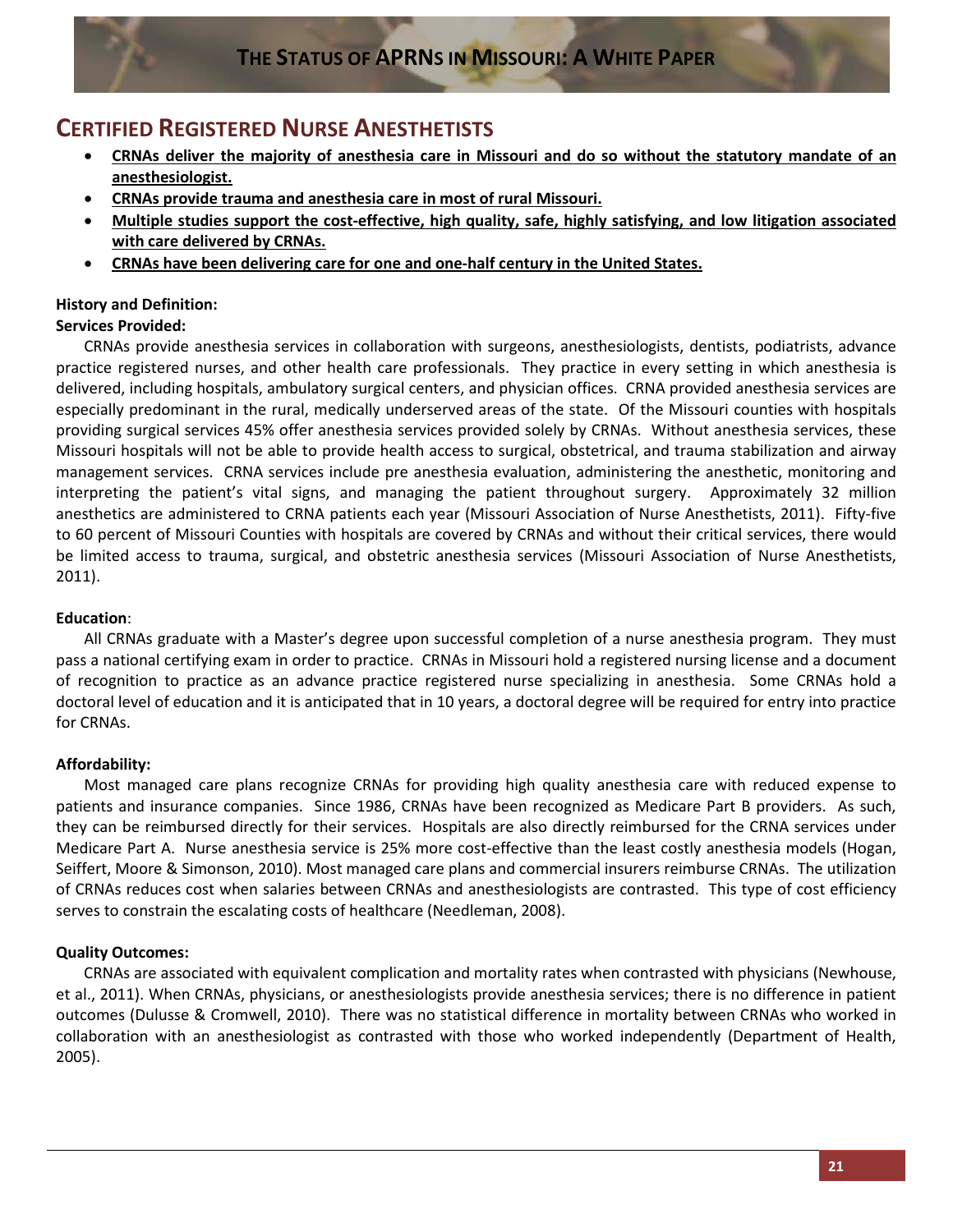As advanced practice nurses, CRNAs hold an enviable record of patient safety in providing anesthesia services to the citizens of Missouri. They have been serving Missourians for over 100 years. They live in every legislative district and work in nearly every facility in the state. Their education training and experience in providing anesthesia, and the CRNAs tradition of quality care in caring for Missouri citizens provide not only the needed access to healthcare services but help in reducing cost and providing affordable healthcare to patients.

### **CLOSURE**

The parallel of APRN education is similar to that of other professions. The history of the nurse physician relationship tends to cloud the obvious. APRNs have similar length of education and responsibilities to those in other professions e.g., law (7 years), chiropractor (7 years), optometry (8 years), pharmacy (7 years), and dentistry (8 years). Nursing has remained the most trusted profession in the past 11 years {Center to Champion Nursing in America, 2014).

In a recent physician journal, a physician advised that the federal government reduce costs to the health care system by providing bonuses to states that adopt the Institute of Medicine's recommendations regarding expanding the scope of APRNs (Emanuel et al., 2012). Other physician articles support the elimination of unnecessary regulations to promote patient access (Bodenheimer, T. & Smith M., 2013). His discussion on the powerful medical lobbies that focus on protecting turf and not patient safety are worth reviewing. As a physician, he has reviewed the literature and agrees that the evidence clearly supports APRN safety and effectiveness (Gorski, 2014). In a sentinel report the National Governors Association recommends a review of each state's scope of practice and evaluate the need to expand utilization of nurse practitioners to increase access to underserved areas (National Governors Association, 2014). Governors of states who border highly restrictive APRN scope of practice states are actively recruiting to increase care providers in their states (Massey, B. 2013).

The primary care shortage is a reality and one that needs to be addressed. The workforce shortage is more severe in rural areas and could be ameliorated by reducing barriers to care provided by APRNs (Coalition for Patient Rights, 2013). In a recent Rand Report, nurse managed health centers could mitigate or even eliminate the primary care physician shortage (Auerbach, et.al, 2013). A Pew survey revealed that Americans support the expansion of nurse practitioners as primary care providers and oppose laws that prevent citizens from selecting nurse practitioners as their care provider (Pew, 2013).

Robert Woods Johnson Foundation has invested over 592 million dollars in its support of the expansion of nursing practice (Hassmiller, 2013). In the newly released Miller Report, recommendation six addresses the need to expand scope of practice for APRNs. This report was developed without nursing input and committee members included physicians, CEOs of health care organizations, previous state governors, and a wide variety of other policy leaders. It was predicted that individual health care costs would accelerate to \$14,013 by the year 2021. A further recommendation of the report is for the national government to develop guidelines on consistent scope of practice for APRNs across the United States (Miller Report, 2014).

The outcome studies supporting the safety, quality, satisfaction, and cost effectiveness mandate a change in Missouri policy that allow patients to have access to care given by APRNs and the state of Missouri needs a new model of healthcare delivery that promotes quality and access while reducing costs. The time has come to provide sensible solutions to affordable access to primary care throughout all of Missouri. The nearly 7000 APRNs in Missouri are ready to be part of the solution to health care cost and access issues.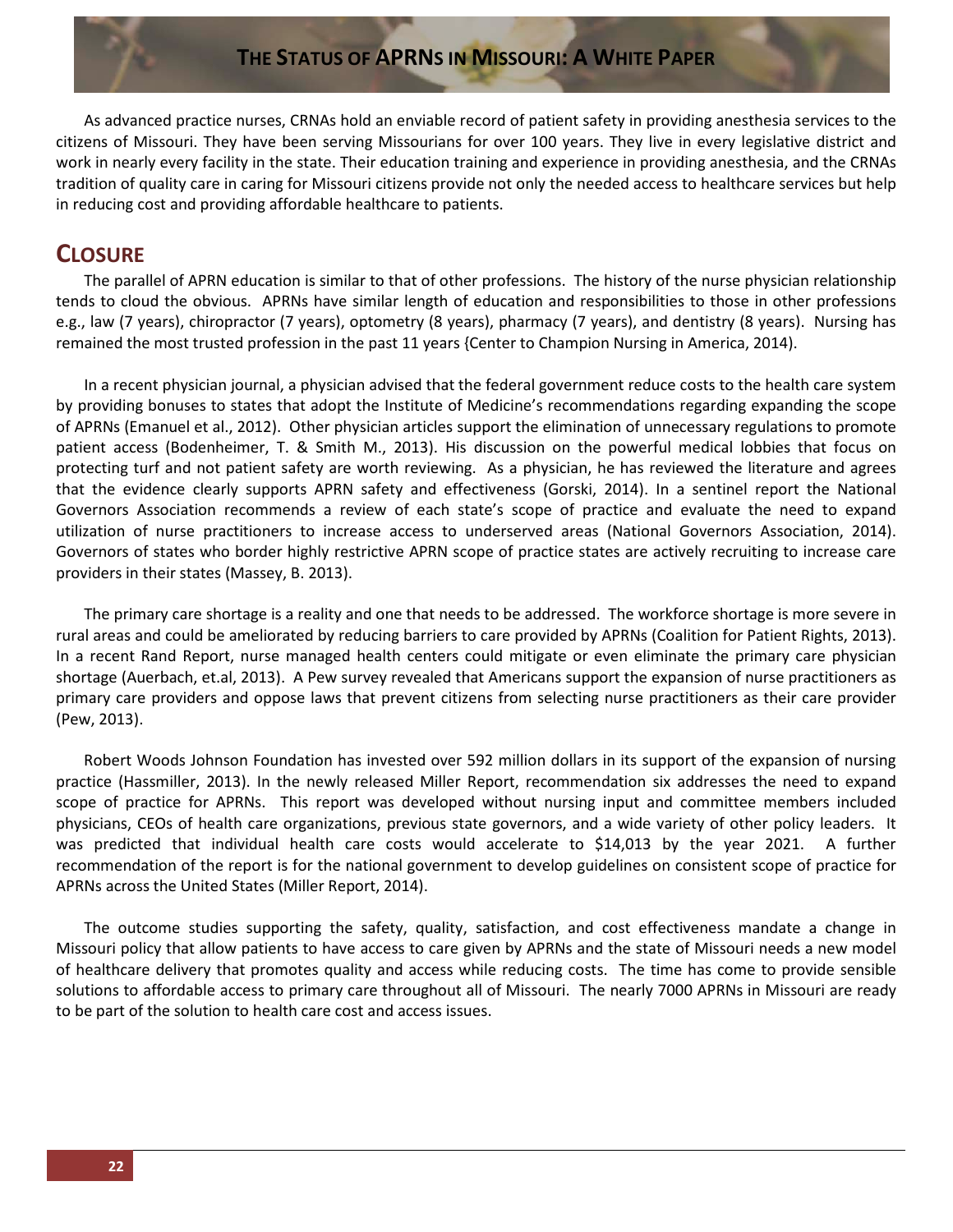### **REFERENCES:**

- Access Denied: A look at America's medically disenfranchised. (2007). Retrieved on 12/9/2011 from [http://www.graham](http://www.graham-center.org/PreBuilt/Access_Denied.pdf)[center.org/PreBuilt/Access\\_Denied.pdf](http://www.graham-center.org/PreBuilt/Access_Denied.pdf)
- Adalja, Amesh. (2013). Sometimes the best medical care is provided by those who aren't M.D.S. *Forbes* 2/10/2013 retrieved on 1/13/14 from: [http://www.forbes.com/sites/realspin/2013/02/10/sometimes-the-best-medical-care-is-provided-by-those-who](http://www.forbes.com/sites/realspin/2013/02/10/sometimes-the-best-medical-care-is-provided-by-those-who-arent-m-d-s/)[arent-m-d-s/](http://www.forbes.com/sites/realspin/2013/02/10/sometimes-the-best-medical-care-is-provided-by-those-who-arent-m-d-s/)
- Advisory Board Company (2014). A guide to understanding restrictions on NP practice. Retrieved on 1/14/14 at [http://www.advisory.com/research/medical-group-strategy-council/resources/2013/understanding-state-restrictions-on-np](http://www.advisory.com/research/medical-group-strategy-council/resources/2013/understanding-state-restrictions-on-np-practice)[practice](http://www.advisory.com/research/medical-group-strategy-council/resources/2013/understanding-state-restrictions-on-np-practice)
- Agency for Healthcare Research and Quality (2010). The Number of Practicing Primary Care Physicians in the United States. Retrieved on 1/1/ 2014 from<http://www.ahrq.gov/research/findings/factsheets/primary/pcwork1/index.html>
- American Association of Nurse Practitioners. (2011a). Clinical Outcomes:The Yardstick of Educational Effectiveness. Retrieved from:: http://www.aanp.org/images/documents/publications/clinicaloutcomesyardstick.pdf
- American Association of Nurse Practitioners. (2011b). Collaboration/Supervisory Language in State Practice Acts & Regulations for Nurse Practitioners. In AANP (Ed.), (pp. 1): American Academy of Nurse Practitioners.
- American Association of Nurse Practitioners. (2013). New poll shows strong public support for greater access to nurse practitioner care. Retrieved on 1/14/2014 from: htt;://www.aanp.org/press-room/press-releases/136-press-room/2013/1389-new-pollshows-strong-support-for-greater-access-to-nurse-practitioner-care
- American Association of Nurse Practitioners. (2013). Nurse Practitioners in Primary Care retrieved on January 11, 2014 at http://www.aanp.org/images/documents/publications/primarycare.pdf
- American Association of Nurse Practitioners. (2010). Scope of Practice for Nurse Practitioners. Retrieved from: http://www.aanp.org/images/documents/publications/scopeofpractice.pdf
- American College of Nurse Midwives. (2014). Retrieved on 1/14/2014 from http://midwife.org/About-ACNM
- American Hospital Association: Primary Care Workforce Roundtable.(2013). Worforce roles in a redesigned primary care model. Retrieved on 1/13/2014 from http://www.aha.org/contet/13/13-0110-wf-primary-care.pdf
- American Nurses Association. (2011). ANA, CMA, and OA Activities reflected in the IOM Recommendations. Retrieved on J1/11/14 from: http://www.nursingworld.org/ANA-Activities-IOM-Report
- Auerbach, D., Chen, P. ,Friedberg, M., Reid, R., Lau, C., Buerhaus, and Mehrotra, (2013). Nurse-managed health centers and patientcentered medical homes could mitigate expected primary care physician shortage. *Health Affairs,*32(11). doi 10.1377 retrieved from http://content.healthaffairs.org/content/32/11/1933.abstract
- Avorn, J., Everitt, D. E., & Baker, M. W. (1991). The Neglected Medical History and Therapeutic Choices for Abdominal Pain. *Archives of Internal Medicine, 151*(4), 694-698.
- Baker Institute Policy Report. (2012). Health care reform and the health care work force.*(51).* Retrieved on 1//13/2014 athttp://bakerinstitute.org/media/files/news/71bf560a/HPF-pub-PolicyReport51-Web.pdf
- Bakerjian, D. (2008). Care of nursing home residents by advanced practice nurses: a review of the literature. *Research in Gerontological Nursing, 1*(3), 177-185.
- Bauer, J. C. (2010). Nurse practitioners as an underutilized resource for health reform: Evidence-based demonstrations of costeffectiveness. *Journal of the American Academy of Nurse Practitioners, 22*, 228–231.
- Bipartisan Policy Center (2013). A Bipartisan RX for Patient Centered Care and System Wide Cost Containment. Retrieved on 1/11/2014 from: http://bipartisanpolicy.org/sites/default/files/BPC%20Cost%20Containment%20Report.pdf
- Blouin, A. (2012(. Medicaid expansion would save Missouri money. Retrieved on January 11, 2014 from:
	- http://www.mobudget.org/files/Medicaid\_Expansion\_Save\_MO\_Money.pdf
- Bodenheimer, T. & Smith, M. (2013). Primary care prp]oposed solutions to the physician shortage without training more physicians. *Health Affairs,* 32 (11), 1881-86.
- Brooten, D., Youngblut, J. M., Kutcher, J., & Bobo, C. (2004). Quality and the nursing workforce: APNs, patient outcomes and health care costs. *Nursing Outlook, 52*(1), 45-52.
- Brooten, D. Youngblut, J.M., Royal, S., Cohn, S., Lobar, S., Hernandez, L. (2008). Outcomes of an asthma program: Healthy children healthy homes. *Pediatric Nursing 34 (6), 448-455.*
- Burl, J., Bonner, A., & Rao, M. (1994). Demonstration of the cost-effectivenss of a nurse practitioner/physician team in primary care teams. *HMO Practice, 8*(4), 156-157.
- California HealthCare Foundation. (2007) ]. Retrieved on 1/10/2014 from: http://www.chcf.org/~/media/MEDIA%20LIBRARY%20Files/PDF/S/PDF%20ScopeOfPracticeLawsNursePractitionersIB.pdf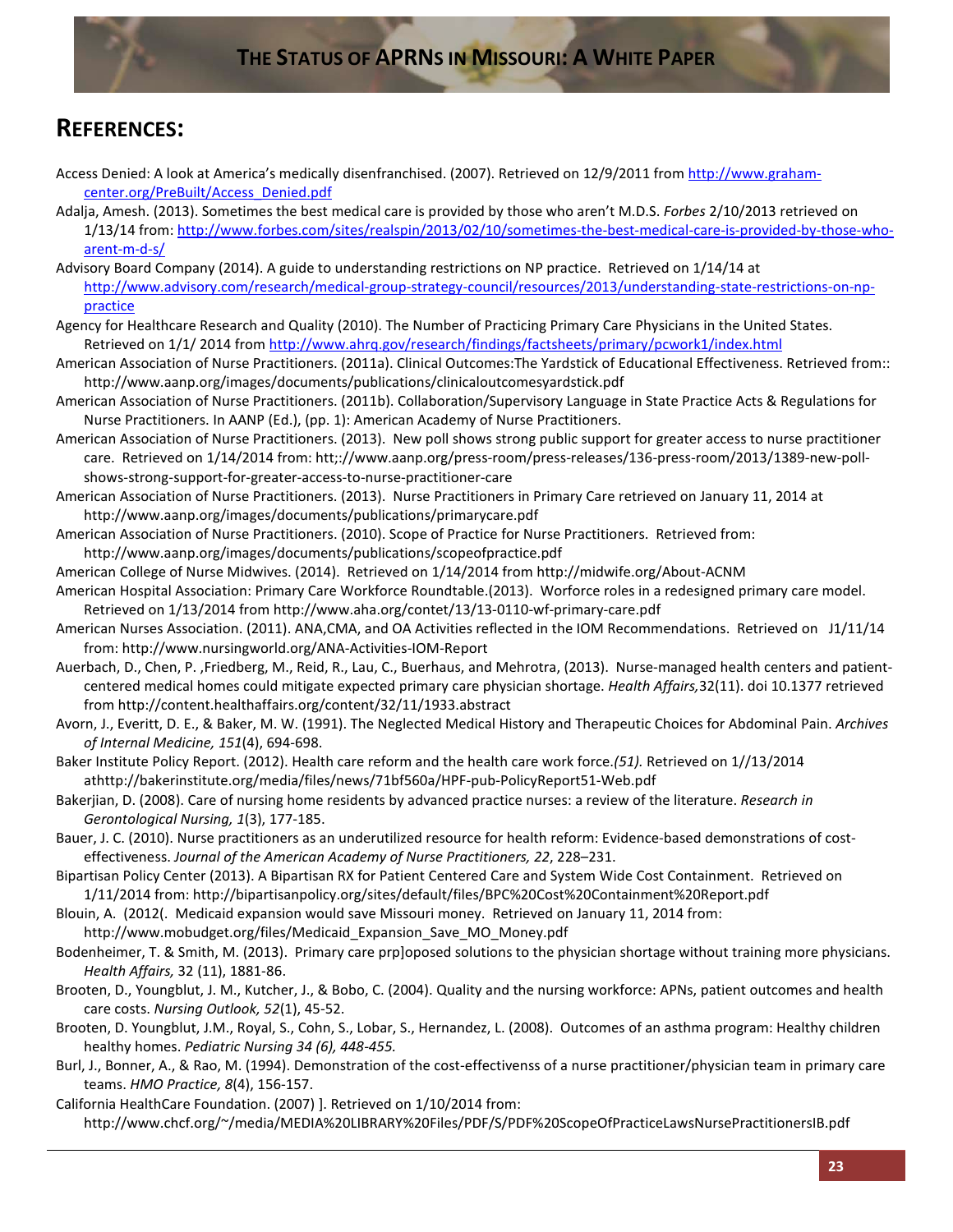- Center to Champion Nursing in America. (2014). Center to Champion Nursing in America Retrieved 1/11/2014 from http://campaignforaction.org
- Centers for Medicare and Medicaid Services. (2011). Medicare Learning Network:Health provider shortage area, surgical incentive payment, and primary care incentive programs. Retrieved at: https://www.cms.gov/Outreach-and-Education/Medicare-Learning-Network-MLN/MLNProducts/downloads/HPSAfctsht.pdf
- Chan, T. (2014). Patients want doctors not Aps says the AAFP. *The Advisory Board Company.* Retrieved on 1/1/2014 from [http://www.advisory.com/research/medical-group-strategy-council/practice-notes/2014/january/take-the-aafp-survey-with-a](http://www.advisory.com/research/medical-group-strategy-council/practice-notes/2014/january/take-the-aafp-survey-with-a-grain-of-salt?elq=a88a6c08ab774bfa8b7f74b3534bec00&elqCampaignId=5800#.UtVI_GGJueI.email)[grain-of-salt?elq=a88a6c08ab774bfa8b7f74b3534bec00&elqCampaignId=5800#.UtVI\\_GGJueI.email](http://www.advisory.com/research/medical-group-strategy-council/practice-notes/2014/january/take-the-aafp-survey-with-a-grain-of-salt?elq=a88a6c08ab774bfa8b7f74b3534bec00&elqCampaignId=5800#.UtVI_GGJueI.email)
- Chen, C., McNeese-Smith, D., Cowan, M., Upenieks, V., & Afifi, A. (2009). Evaluation of a nurse practitioner-led care management model in reducing inpatient drug utilization and cost. *Nursing Economic\$, 27*(3), 160-168.
- Chitty K. & Black B.P. (2007) Professional Nursing Concepts and Challenges (5<sup>th</sup> edition) St. Louis Saunders Elsevier.
- Chenoweth, D., Martin, N., Pankowski, J., & Raymond, L. W. (2005). A benefit-cost analysis of a worksite nurse practitioner program: first impressions. *Journal of Occupational & Environmental Medicine, 47*(11), 1110-1116.
- Chenoweth, D., Martin, N., Pankowski, J., & Raymond, L. W. (2008). Nurse practitioner services: three-year impact on health care costs. *Journal of Occupational & Environmental Medicine, 50*(11), 1293-1298.
- Coalition for Patient Rights (2013). Rural America hit hardest by primary care shortage, needs access to full range of health professionals. Retrieved on 1/12/2014 from: http://www.patientsrightscoalition.org/Media-Resources/News-Releases/ruralshort073013.aspx
- Coddington, J. A., & Sands, L. P. (2008). Cost of health care and quality outcomes of patients at nurse-managed clinics. *Nursing Economic\$, 26*(2), 75-83.
- Commonwealth Fund (2013). Missouri: Coomonwealth Fund Scorecard on State Health System Performance for Low-Income Populations, 2013. Retrieved on 1/11/ 2014 from:
- http://www.commonwealthfund.org/~/media/Files/HSDC/Low%20Income%20Population%20Scorecard/MO.pdf
- Conover, C. (2004). Health Care Regulation; A \$169 Billion Hidden Tax. In C. Institute (Ed.), *Policy Analysis* (Vol. 527, pp. 1-29). Washington DC: CATO Institute.
- Cooper, M. A., Lindsay, G. M., Kinn, S., & Swann, I. J. (2002). Evaluating emergency nurse practitioner services: a randomized controlled trial. *Journal of Advanced Nursing, 40*(6), 721-730.
- Cowan, M. J., Shapiro, M., Hays, R. D., Afifi, A., Vazirani, S., Ward, C. R., et al. (2006). The effect of a multidisciplinary hospitalist/physician and advanced practice nurse collaboration on hospital costs. *Journal of Nursing Administration, 36*(2), 79- 85.
- Cronenwatt, L., & Dzau, V. (2010). Who will provide primary care and how will they be trained. Proceedings from Josiah Macy Jr. Foundation Conference.
- Delamatter, G. (1999). Advanced practice nursing and the role of the pediatric practitioner. *Critical Care Nusing Quarterly 21(4): 16- 21.*
- Domrose, C. (2014). Answering the call: Healthcare reform may make life busier for some NPs Retrieved on 1/14/2014 at http://news.nurse.com/article/20140113/NATIONAL05/140110003#.UtUxPf2IwlK
- Doyle, E., Meurer, J. (1983). Practicing medicine without a license. *The Nurse Practitioner*.
- Doyle, E., Pennington,D., Kliethermes,J. (2010). APRN handbook. *Missouri Nurses Association Publication.*
- Dulisse, B. & Cromwell, J. (2010). No harm found when nurse anesthetists work without supervision by physicians. *Health Affairs, 29 (8).*
- Eibner, C, Hussay, P., et.al., (2009). Controlling health care spending in Massachussets: An analysis of options. *Rand Corporation.*Retrieved on 1/14/2014 at www.rand.org/pubs/technical\_reports/TR733.html.
- Emanuel, E., Tanden, N., Altman, S., Armstrong, S., Berwick, D., de Brantes, F., et al. (2012). A Systemic approach to containing health care spending. *New England Journal of Medicine, 367*(10), 949-954. doi: doi:10.1056/NEJMsb1205901
- Ettner, S. L., Kotlerman, J., Afifi, A., Vazirani, S., Hays, R. D., Shapiro, M., et al. (2006). An alternative approach to reducing the costs of patient care: A controlled trial of the multi-disciplinary doctor-nurse practitioner (MDNP) model, *Medical Decision Making, 26*(1), 9-17.
- Fairman J., Rowe, J., Hassmiller, S. & Shalala, D. (2011). Broadening the scope of nursing practice. *New England Journal of Medicine, 364, 193-96.*
- Families USA: The voice for health care consumers. (2014). Retrieved on 1/11/2014 from: http://www.familiesusa.org
- Flanagan, L. (1998). Nurse practitioners: growing competition for family physicians? *Family Practice Management, 5*(9), 34.
- Flook, D. M. (2003). The professional nurse and regulations. *Journal of Perianesthesia Nursing, 18*(June), 160-167.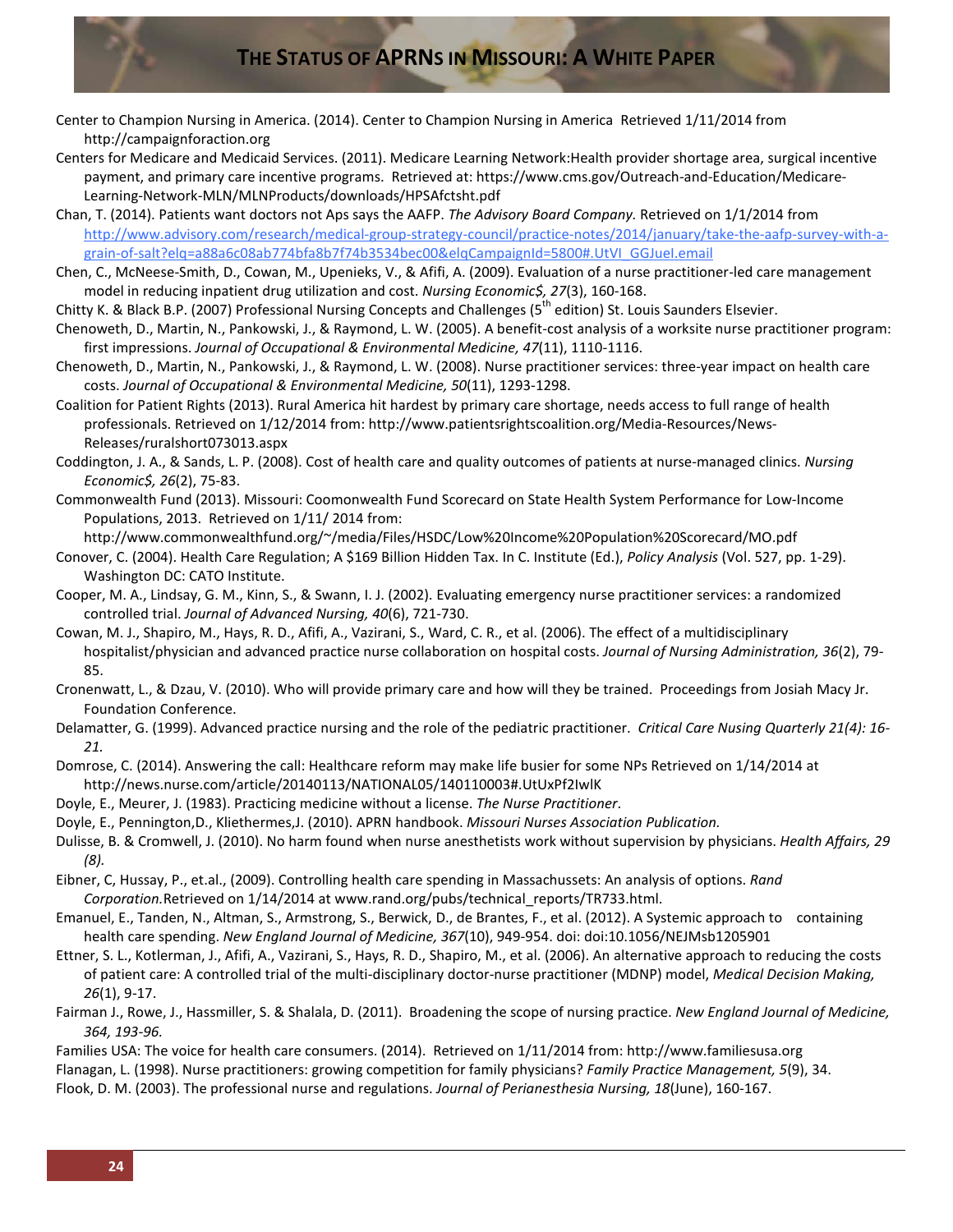- Gorski, D. (2014. Correcting the scope of advance practice nurses will not endanger patients. *Science Based Medicine.* Retrieved on 1/12/2014 from: http://www.sciencebasedmedicine.org/expanding-the-scope-of-practice-of-advanced-practice-nurses-doesnot-endanger-patients/
- Hanrahan, N.P., Delaney, K., & Merwin, E. (2010). Health care reform and the Federal transformation Initiatives: Capitalizing on the potential of advanced practice psychiatric nurses. *Policy, Politics, & Nursing Practice*, 11(3), 235-244.
- Hassmiller, S. (2013). The RWJF's investment in nursing to strengthen the health of individuals and families. *Health Affairs,* 32 (11), 2051-2055. doi:10.1377.
- Health Human Services. (2014). *Find Shortage Areas: HPSA by State & County*. Silver Springs, MD: Retrieved on 1/10/2014 from [http://hpsafind.hrsa.gov/HPSASearch.aspx.](http://hpsafind.hrsa.gov/HPSASearch.aspx)
- Hogan,P.Seifert, R., Moore, C., & Simonson, B. (2010). Cost effectiveness analysis of anesthesia providers. *Nursing Economics.*28(3). 159-69.
- Hooker, R. S., Nicholson, J. G., & Li, T. (2009). Does the employment of physician assistants and nurse practitioners increase liability? *Journal of medical licensure and discipline 95, 95*, 6-16.
- Horrocks, S., Anderson, E., & Salisbury, C. (2002). Systematic review of whether nurse practitioners working in primary care can give equivalent care to doctors. *British Medical Journal, 324*(6), 819-823.
- House Resolution 3962. (2010). Bill Summary HR 3962 *Thomas: The Library of Congress*, retrieved on 1/12/2014 from [http://thomas.loc.gov/cgi-bin/bdquery/D?d111:10:./temp/~bdKBiS::|/home/LegislativeData.php|](http://thomas.loc.gov/cgi-bin/bdquery/D?d111:10:./temp/~bdKBiS::%7C/home/LegislativeData.php%7C)
- Hughes, R. (ed) (2008). Patient safety and quality: an evidence-based handbook for nurses. *Agency for Healthcare Research and Quality* , Retrueved on 1/14/14 from http://www.ncbi.nlm.nih.gov/booksNBK2641?
- Hunter, J. K., Ventura, M. R., & Kearns, P. A. (1999). Cost analysis of a nursing center for the homeless. *Nursing Economic\$, 17*(1), 20- 28.
- Institute for Alternative Futures (2012). Primary Care 2025: A scenario explanation. Retrieved on 1/13/2014 from: http://www.altfutures.org/pubs/pc2025/IAF-PrimaryCare2025Scenarios.pdf
- Institute of Medicine. (2010). The future of nursing: Leading change, advancing health a report brief. Washington, DC: Institute of Medicine.
- Institute of Medicine. (2011). The Institute of Medicine/Robert Wood Johnson Foundation report: The Future of Nursing: Leading Change, Advancing Health. *New Mexico Nurse, 56*(3), 5-6.
- Kuo, Y., Loresto, F., Rounds, L. & Goodwin, J. (2013). States with the least restrictive regulations experience the largest increase in patients seen by nurse practitioners. *Health Affairs*, 32(7). doi: 10.1377
- Larson, E. H., Palazzo, L., Berkowitz, B., Pirani, M. J., & Hart, L. G. (2003). The contribution of nurse practitioners and physician assistants to generalist care in Washington State. *Health Services Research, 38*(4), 1033-1050.
- Laurant MGH, Hermens RPMG, Braspenning JCC, Akkermans RP, Sibbald B, & Grol RPTM. (2008). An overview of patients' preference for general practitioner or nurse practitioner and patients' satisfaction with care provided by general practitioners and by nurse practitioners. *Journal of Clinical Nursing*. 17, 2690-2698
- Lenz, E. R., Mundinger, M. O., Kane, R. L., Hopkins, S. C., & Lin, S. X. (2004). Primary care outcomes in patients treated by nurse practitioners or physicians: two-year follow-up. *Medical Care Research & Review, 61*(3), 332-351.

Leroy, L. (1981). The costs and effectiveness of Nurse Practitioners. *Office of Technology Assessment.*

- Library of Congress: Thomas. (2010. HR 3962). Retrieved on 1/11/2013 from http://thomas.loc.gov/cgi-bin/query/z?c111:H.R.3962:
- Lin, S. X., Hooker, R. S., Lens, E. R., & Hopkins, S. C. (2002). Nurse Practitioners and Physician Assistants in Hospital Outpatient Departments. *Nursing Economics, 20*(4), 174-179.
- Lugo, N., O'Grady,E., Hodnicki, D. Y Hanson, C. (2007). Ranking State NP Regulation: Practice Environment and Consumer Healthcare Choice. *The American Journal for Nurse Practitioners.* 11(4). pp 8-24
- Massey, B. (2013).Governor seeks money to recruit more nurses to New Mexico. Retrieved on 1/11/2014 from file:///Users/kathleenhaycraft/Desktop/Barrier%20Free/Governor%20seeks%20money%20to%20recruit%20more%20nurses%2 0to%20NM%20-%20Yahoo%20Finance.webarchive
- McCarthy,D., Schoen, S., Cantor, & Belloff, J. (October 2009). Aiming higher results from a state scorecard on health system performance. *The Commonwealth Fund*.
- McGrath, S. (1990). The cost-effectiveness of nurse practitioners. *Nurse Practitioner, 15*(7), 40-42.
- Meyer, H. (2011). A new care paradigm slashes hospital use and nursing home stays for the ederly and the physically and mentally disabled. *Health Affairs, 30*(3), 412-415.
- Miller, K. (2011). Malpractice: Nurse practitioners and claims reported to the national practitioner data bank. *The Journal for Nurse Practitioners.*7(9). 761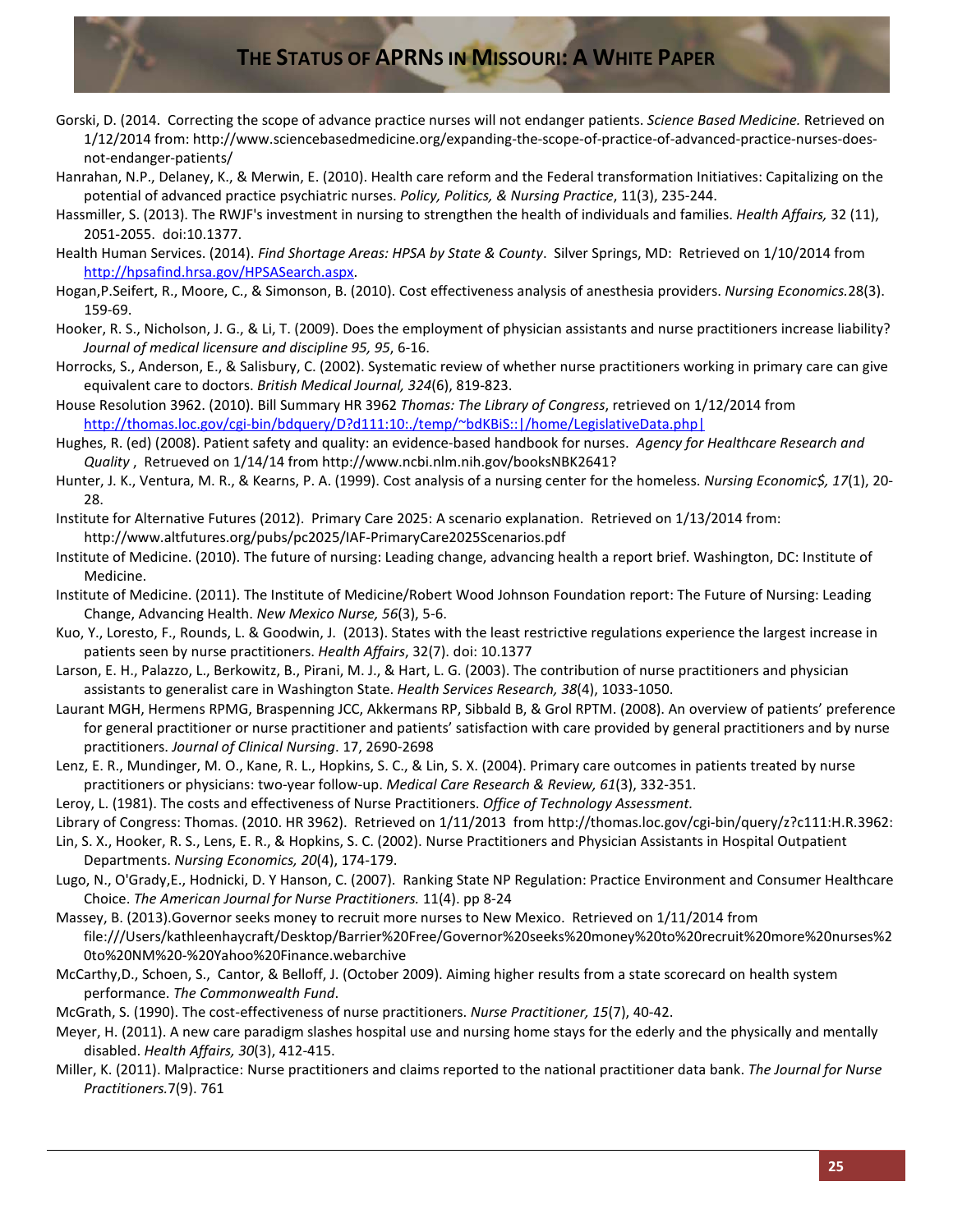Miller Center: University of Virginia (2014). Cracking the code on health care costs: A report by the state health care cost containment committee. Retrieved on 1/12/2014 from:

http://web1.millercenter.org/commissions/healthcare/HealthcareCommission-Report.pdf

Minnesota Office of Rural Health Primary Care (2005). Rural health advisory committee's report on mental health and primary care. Retrieved on 1/14/2014 from http://www.health.state.mn.us/divs/orhpc/pbs/mentalhealth.pdf

Missouri Association of Nurse Anesthetists. (2011). Ever had gas? Retrieved January 1, 2012, from<http://www.everhadgas.com/>

Missouri Department of Health and Human Services. (2012). The status of Missourians' health.,  $2^{n}$  ed Retrieved on 1/11/2014 from http://health.mo.gov/data/pdf/StateofMissouriansHealth2010.pdf

Missouri Division of Professional Regulation (2014). Nursing and collaborative practice: A regulatory perspective. Retrieved on 1/11/2014 from: http://pr.mo.gov/nursing-advanced-practice-nursing-collaborative.asp

Missouri Foundation for Health. (2012). Bending the Health Care Cost Curve for Missouri: Options for Saving Money and Improving Care (pp. 1-60). St Louis Missouri.

Missouri General Assembly. HB 1563 (2012a), SB464, 4313S.03T C.F.R. (2012b) .Retrieved from: http://www.moga.mo.gov

Missouri Hospital Association. (2011). Primary care physicians: The status in rural Missouri .*MHA Special Report*: Missouri Hospital Association.

Missouri State Board of Nursing. (2013). APRN recognition summary. Retrieved on 1/11/2014 from http://pr.mo.gov/boards/nursing/apnrecogsum.pdf

Montemuro, M. A. (1987). The evolution of the clinical nurse specialist: response to the challenge of professional nursing practice. *Clinical Nurse Specialist: The Journal for Advanced Nursing Practice, 1*(3), 106-110.

- Mundinger, M. O., Kane, R. L., Lenz, E. R., Totten, A. M., Tsai, W.-Y., Cleary, P. D., et al. (2000). Primary care outcomes in patients treated by nurse practitioners or physicians. *Journal of the American Medical Association, 283*(1), 59-68.
- National Association of Clinical Nurse Specialists (2013). The impact of the clinical nurse specialist role on the costs and quality of health care. Retrieved on 1/11/2014 from: http://www.nacns.org/docs/CNSOutcomes131204.pdf
- National Center for Health Statistics. (2011). *Physician assistant and advance practice nurse care in hospital outpatient departments: United States 2008-2009*. Atlanta, GA: CDC Retrieved fro[m http://www.cdc.gov/nchs/data/databriefs/db77.htm.](http://www.cdc.gov/nchs/data/databriefs/db77.htm)
- National Council of State Boards of Nursing. (2008,). Consensus Model for APRN Regulation: Licensure, Accreditation, Certification & Education, from https:/[/www.ncsbn.org/APRNJoint\\_Dia\\_report\\_May\\_08.pdf](http://www.ncsbn.org/APRNJoint_Dia_report_May_08.pdf)
- National Conference of State Legislators (2013). Scope of practice overview. Retrieved on 1/14/2014 from: http://www.ncsl.org/research/health/scope-of-practice-overview.aspx

National Governors Association (2012).*The role of nurse practitionersin meeting increasing demand for primary care.,*retrieved on 1/12/2014 fromhttp://www.nga.org/cms/home/nga-center-for-best-practices/center-publications/page-healthpublications/col2-content/main-content-list/the-role-of-nurse-practitioners.html

Ndosi, M., Vinall, K., Hale, C., Bird, H., &Hill, J. (2011). The effectiveness of nurse-led care in people with rheumatoid arthritis: A systematic review. International journal of nursing studies, 48(5), 642-654.

Needleman, J., Minnick, A. (2008). Anesthesia provider model, hospital resources, and maternal outcomes. *Health Services Research, 44, 464-482*

Newhouse, Stanik-Hutt, J., White, K. M., Johantgen, M., Bass, E. B., Zangaro, G., et al. (2011). Advanced Practice Nurse Outcomes 1990-2008: A Systematic Review. *Nursing Economic\$, 29*(5), 230-251.

Newhouse, R., Stanik-Hutt, J., White, K. M., Johantgen, M., Bass, E. B., Zangaro, G., et al. (2011). Advance Practice Nurse Outcomes 1990-2008: A Systematic Review. *Nursing Economic\$, CNE Series*, 21.

Nurse Anesthetist Schools. (2011). History of the CRNA Retrieved 11/13/2011, 2011, fro[m http://www.nurse-anesthetist](http://www.nurse-anesthetist-schools.com/history-of-the-crna)[schools.com/history-of-the-crna](http://www.nurse-anesthetist-schools.com/history-of-the-crna)

Office of Social and Economic Data Analysis. (2009). *Missouri Components of Population Change*. Columbia, MO: Office of Social and Economic Data Analysis Retrieved from

[http://www.oseda.missouri.edu/regional\\_profiles/components\\_change\\_1990\\_2000.shtml.](http://www.oseda.missouri.edu/regional_profiles/components_change_1990_2000.shtml)

Office of Technology Assessment. (1981). *The Cost and Effectiveness of Nurse Practitioners*. Washington, DC: US Government Printing Office Retrieved from http[:www.fas.org/ota/reports/813/.pdf.](http://www.fas.org/ota/reports/813/.pdf)

- Ohman-Strickland, P. A., Orzano, A. J., Hudson, S. V., Solberg, L. I., DiCiccio-Bloom, B., O'Malley, D., et al. (2008). Quality of diabetes care in family medicine practices: influence of nurse-practitioners and physician's assistants. *Annals of Family Medicine, 6*(1), 14- 22.
- Organization for Economic Cooperation and Development. (2011). Organization for Economic Cooperation and Development: Selected Data of Health Expenses Retrieved Janary 11, 2014 from http://www.oecd.org/unitedstates/49084355.pdf
- Paez, K. A., & Allen, J. K. (2006). Cost-effectiveness of nurse practitioner management of hypercholesterolemia following coronary revascularization. *Journal of the American Academy of Nurse Practitioners, 18*(9), 436-444.